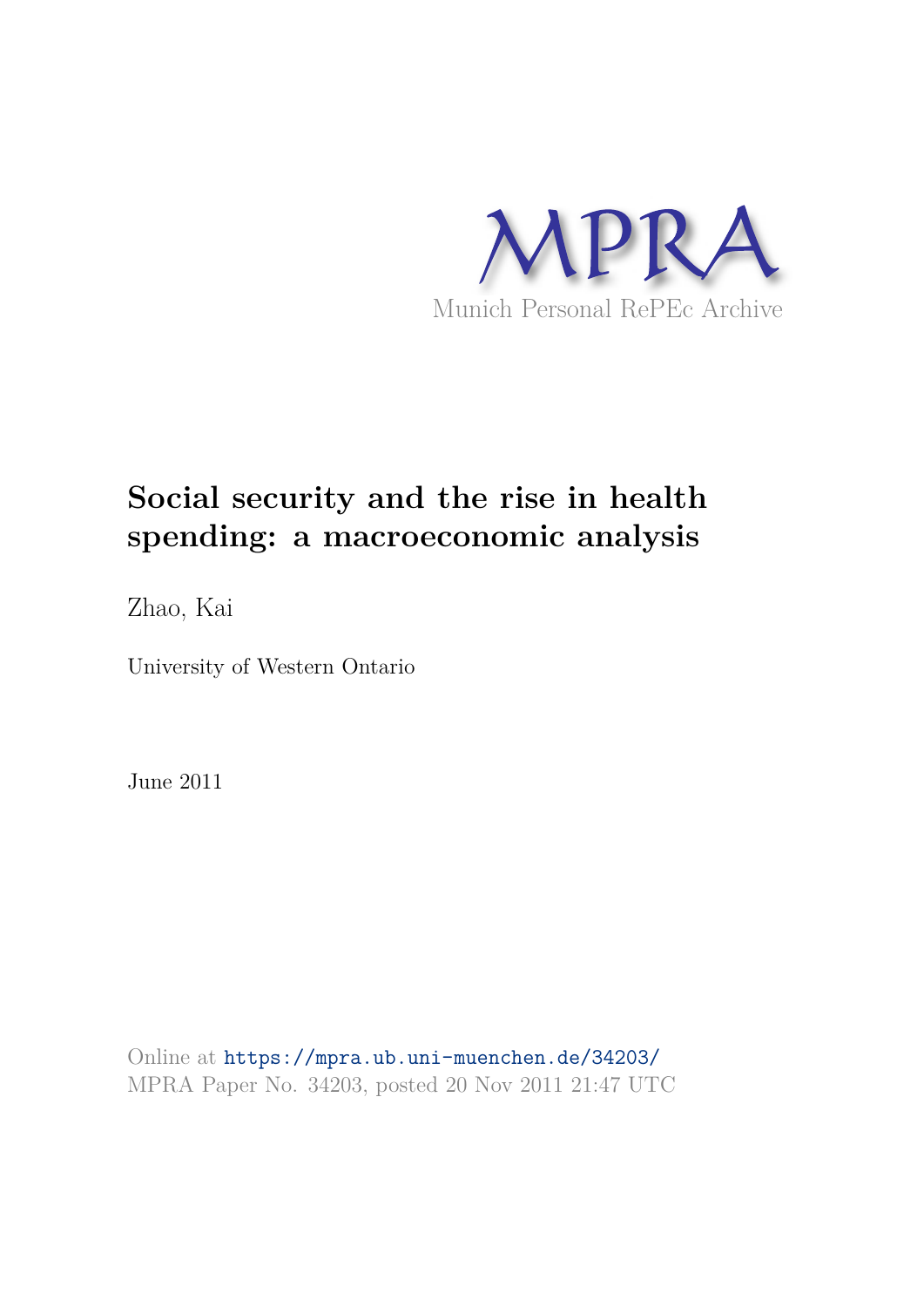## Social Security and the Rise in Health Spending: A Macroeconomic Analysis <sup>∗</sup>

Kai Zhao† University of Western Ontario

June 2011

#### Abstract

In this paper, I develop a quantitative macroeconomic model with endogenous health and endogenous longevity and use it to study the impact of Social Security on aggregate health spending. I find that Social Security increases the aggregate health spending of the economy via two channels. First, Social Security transfers resources from the young with low marginal propensity to spend on health care to the elderly (age 65+) with high marginal propensity to spend on health care. Second, Social Security raises people's expected future utility and thus increases the marginal benefit from investing in health to live longer. In the calibrated version of the model, I show that the positive impact of Social Security on aggregate health spending is quantitatively important. The expansion of US Social Security since 1950 can account for approximately 43% of the dramatic rise in US health spending as a share of GDP over the same period (i.e. from 4% of GDP in 1950 to 13% of GDP in 2000). I also find that this positive impact of Social Security has two interesting policy implications. First, the negative effect of Social Security on capital accumulation in this model is significantly smaller than what previous studies have found, because Social Security induces extra years of life via health spending and thus encourages private savings for retirement. Second, Social Security has a significant spillover effect on public health insurance programs (e.g. Medicare). As Social Security increases health spending and longevity, it also increases the insurance payments from these programs, thus raising their financial burden.

Keywords: Social Security, Health Spending, Savings, Longevity. JEL Classifications: E20, E60, H30, I00.

<sup>∗</sup> I am deeply indebted to Betsy Caucutt and Karen Kopecky for their advice. I would also like to thank Mark Aguiar, John Burbidge, Hugh Cassidy, Jim Davies, Hiro Kasahara, Igor Livshits, Jim MacGee, Richard Rogerson, John Rust, Nathan Sussman, and participants in the seminars at Western Ontario, Fudan, UPEI, and participants at the 2009 MOOD doctoral workshop, the 2010 Midwest Macroeconomic Association Annual Meeting, the 2011 QSPS Summer Workshop, and the 2011 North American Summer Meeting of the Econometric Society for their helpful comments.

<sup>†</sup>Management and Organizational Studies, The University of Western Ontario, 7432 Social Science Centre, London, ON N6A 5C2, Canada (email: kzhao6@uwo.ca).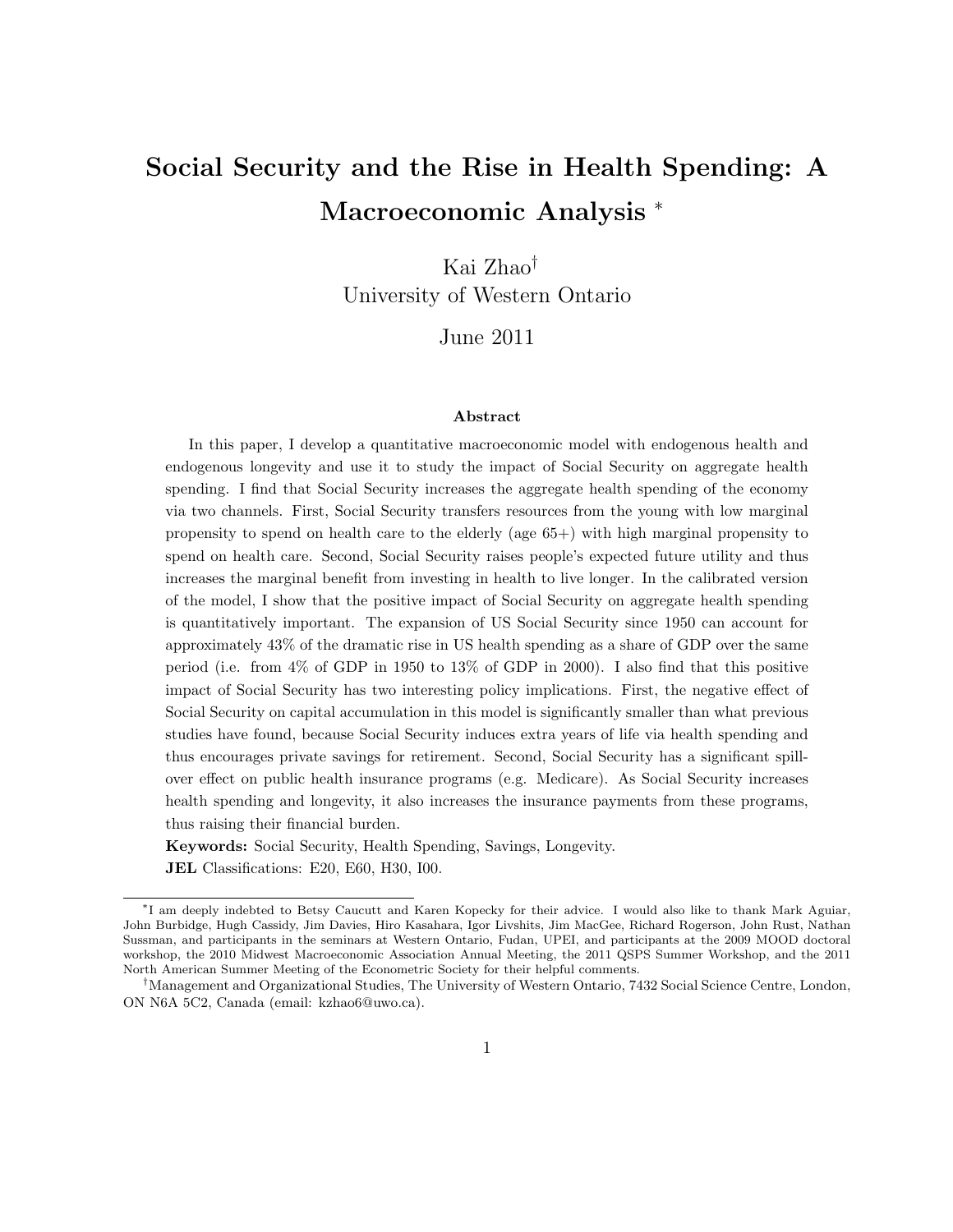## 1 Introduction

Aggregate health care spending as a share of GDP has more than tripled since 1950 in the United States. It was approximately  $4\%$  in 1950, and jumped to  $13\%$  in 2000 (see Figure 1).<sup>1</sup> Why has US health spending as a share of GDP risen so much? This question has attracted growing attention in the literature.<sup>2</sup> Several explanations have been proposed, such as increased health insurance and income growth. According to CBO (2008), however, existing explanations together only account for approximately half of the rise in US health spending over the last half century, suggesting that there is still a large portion of the rise in health spending remaining unexplained. This paper is mainly motivated by this large unexplained residual.

Over the last several decades, the size of the US Social Security program has also dramatically expanded (as shown in Figure 2). Total Social Security expenditures were only 0.3% of GDP in 1950, and jumped to 4.2% of GDP in 2000.<sup>3</sup> Furthermore, several papers in the literature have shown that *theoretically* mortality-contingent claims, such as Social Security annuities, may have positive effects on health spending and longevity.<sup>4</sup> For instance, Davies and Kuhn (1992) argue that Social Security annuities provide people with an incentive to increase longevity through higher spending on longevity-inducing health care because the longer a person lives, the more Social Security payments she receives.

What are the effects of Social Security on *aggregate* health spending? Can the expansion of US Social Security account for the dramatic rise in US health spending over the last several decades? I ask these questions in this paper. To answer them, I develop an Overlapping Generations (OLG), General Equilibrium (GE) model with endogenous health spending and endogenous longevity. Following Grossman (1972), I adopt the concept of health capital in the model. Health capital depreciates over the life cycle, and health spending produces new health capital. In each period, agents face a survival probability which is an increasing function of their health capital. Before retirement, agents earn labor income by inelastically supplying labor to the labor market.

<sup>1</sup>For 1929-1960, the data is from Worthington (1975), and after 1960, the data is from http://www.cms.hhs.gov/NationalHealthExpendData. Health care spending includes spending on hospital care, physician service, prescription drugs, and dentist and other professional services. It excludes the following items: spending on structures and equipment, public health activity, and public spending on research

<sup>&</sup>lt;sup>2</sup>Newhouse (1992), Finkelstein (2007), Hall and Jones (2007) and CBO (2008), etc.

<sup>&</sup>lt;sup>3</sup>Note that these changes do not simply reflect the population structure changes over this period. The average Social Security expenditure (per elderly person) also increased significantly, from 3.7 % of GDP per capita in 1950 to 33.7% of GDP per capita in 2000.

 $^{4}$ Davies and Kuhn (1992), Philipson and Becker (1998).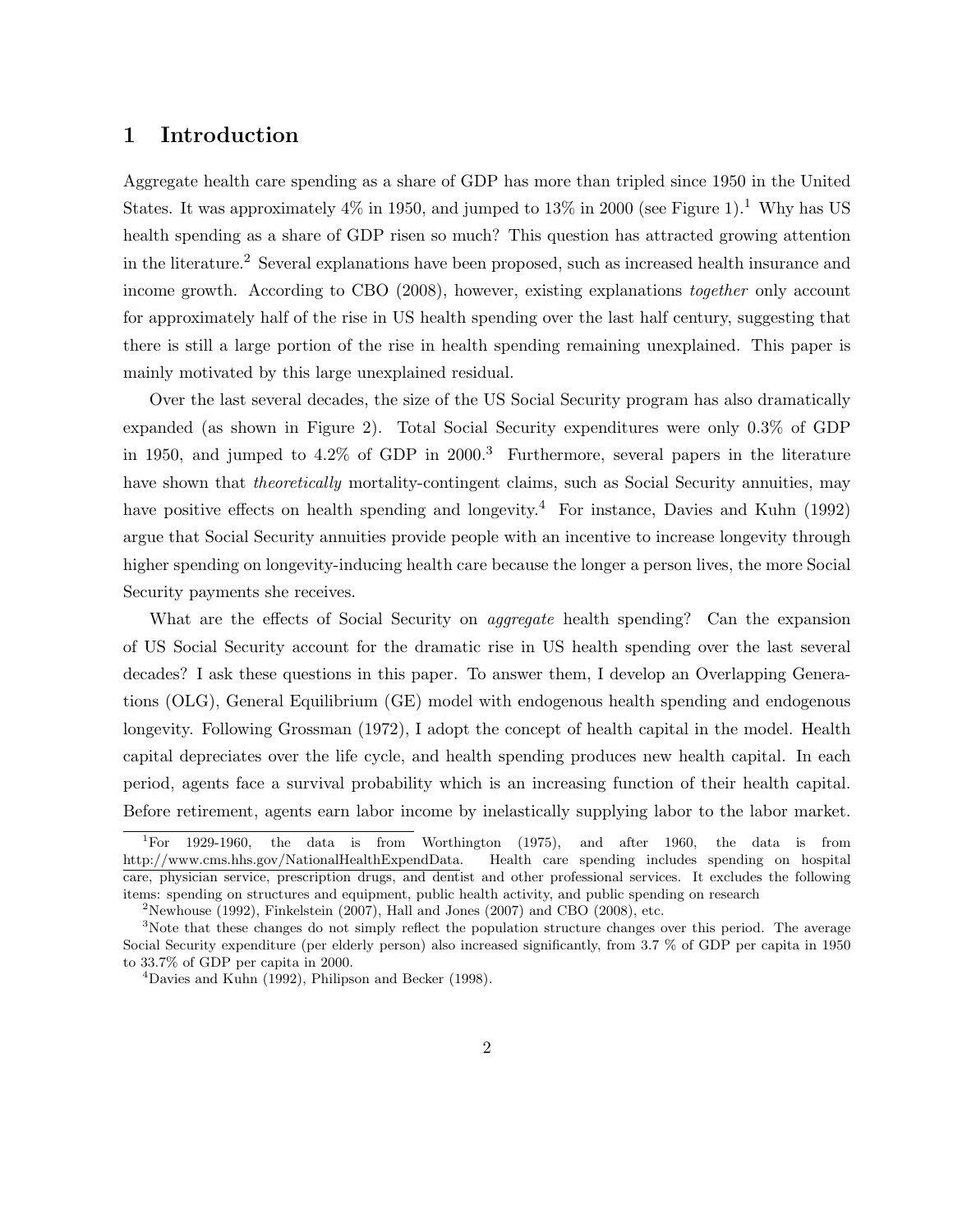After the mandatory retirement age, they live on Social Security annuities and private savings. Social Security annuities are financed by a payroll tax on working agents. In the model, agents spend their resources either on consumption, which gives them a utility flow in the current period, or on health care, which increases their health capital and survival probability to the next period. Agents can smooth consumption or health spending over time via private savings, but they do not have access to private annuity markets.<sup>5</sup>

In the model, Social Security increases aggregate health spending as a share of GDP via two channels. First, Social Security transfers resources from the young to the elderly (age 65+), whose marginal propensity to spend on health care is much higher than the young, thus raising aggregate health spending. For example, if the marginal propensities to spend on health care for the young and for the elderly are 0.09 and 0.4 respectively, then transferring one dollar from the young to the elderly would increase aggregate health spending by 31 cents.<sup>6</sup> Follette and Sheiner (2005) find that elderly households spend a much larger share of their income on health care than non-elderly households.<sup>7</sup> Second, Social Security raises expected future utility by providing annuities in the later stage of life and insuring for uncertain lifetime. As a result, it increases the marginal benefit from investing in health to increase longevity, and thus induces people to spend more on health care.

Some people may think that Social Security wealth crowds out the private savings of agents with rational expectation, which can offset the impact of the above-described mechanisms. This is not exactly true. It has been well argued in the literature that Social Security in a model with frictions can transfer resources from the young to the elderly (e.g. Imrohoroglu et al. (1995), and Attanasio and Brugiavini (2003)). For instance, Social Security payments are usually larger than the private savings of poor people and people who live longer than expected. Future Social Security wealth cannot crowd out savings motivated by precautionary reasons because it is not liquid and cannot be borrowed against. Furthermore, Social Security reduces the aggregate capital level and

<sup>&</sup>lt;sup>5</sup>The data shows that the US private annuity markets were very thin over the last several decades. According to Warshawsky (1988), only approximately 2% - 4% of the elderly population owned private annuities from the 1930s to the 1980s. A common explanation for the lack of private annuity markets is that the adverse-selection problem in private annuity markets reduces the yield on these annuities.

<sup>&</sup>lt;sup>6</sup>Marginal propensity to spend on health care is defined as follows: how many cents of health spending would be induced by one extra dollar of disposable income. In this example, if the government transfers one dollar from the young to the elderly, then the elderly would spend 40 cents more on health care and the young would spend 9 cents less on health care.

<sup>&</sup>lt;sup>7</sup>For instance, they find that the elderly in the 3rd income quintile spend  $40\%$  of their income on health care, while health spending is only 9% of income for the non-elderly in the 3rd income quintile in 1987 (see Table 1).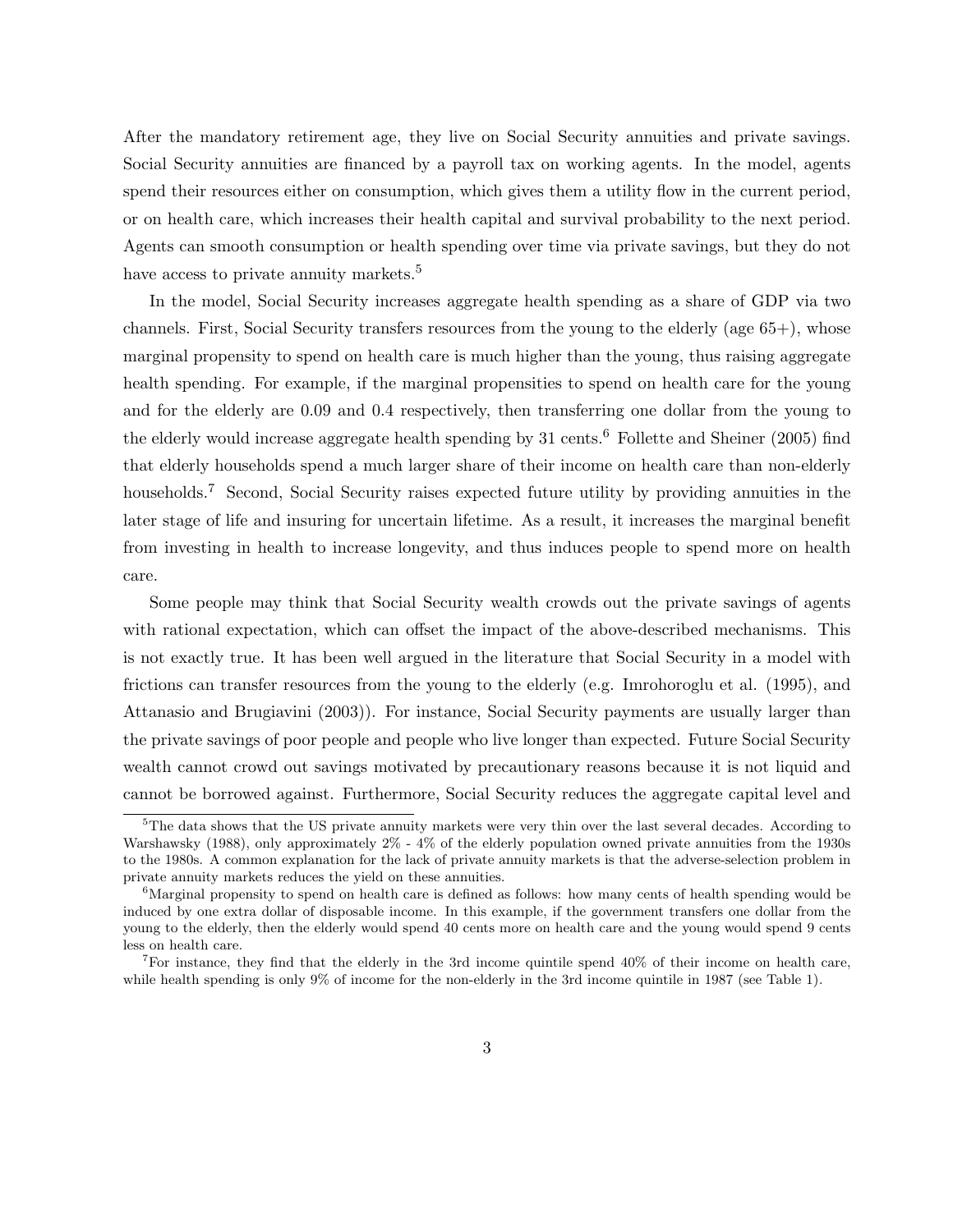thus increases the interest rate, which also induces people to allocate more resources to the later stage of life. In fact, several empirical studies have suggested that the substitutability between private savings and Social Security wealth can be as low as 0.2, which means one dollar Social Security wealth only crowds out 20 cents private savings (Diamond and Hausman (1984), Samwick  $(1997)$ .

To evaluate the quantitative importance of the impact of Social Security on aggregate health spending, I conduct the following quantitative exercise in the calibrated version of the model. I exogenously change the size of Social Security and then study how this change affects agents' health spending behavior in the model. I find that an increase in the size of Social Security which is similar in magnitude to the expansion of US Social Security from 1950 to 2000 can generate a significant rise in health spending as a share of GDP in the model, which accounts for 43% of the rise in US health spending as a share of GDP from 1950 to 2000. Furthermore, I find that the expansion of Social Security is very important in accounting for another relevant empirical observation over the same period: the change in life-cycle profile of average health spending (per person). Meara, White, and Cutler (2004) find that health spending growth was much faster among the elderly than among the non-elderly from 1963 to 2000. As a result, the life-cycle profile of health spending has become much steeper over the last several decades (see Figure 3). I find that the expansion of Social Security can also generate the changing life-cycle profile of health spending in the model.

It is worth mentioning that the model also has several interesting implications about the macroeconomic effects of Social Security. First, the negative effect of Social Security on capital accumulation in the model is significantly smaller than what has been found in previous studies.<sup>8</sup> It is well known that pay-as-you-go Social Security crowds out private savings because as people expect to receive Social Security payments after retirement, they save less than in the economy without social security. Previous studies found that this negative impact is quantitatively large. The capital stock would increase by approximately a third if Social Security were eliminated. However, these studies may have exaggerated this negative effect since they all assume exogenous longevity and health spending. When health spending and longevity are endogenous, Social Security also has a positive effect on savings: as Social Security increases longevity via health spending, people would save more for retirement than in the economy without Social Security. I find that this positive effect is quantitatively significant. In the benchmark model, the capital stock would be 25% higher if Social Security were eliminated. But when the health spending decisions are fixed in the model,

<sup>8</sup>Auerbach and Kotlikoff (1987), Imrohoroglu et al. (1995), etc.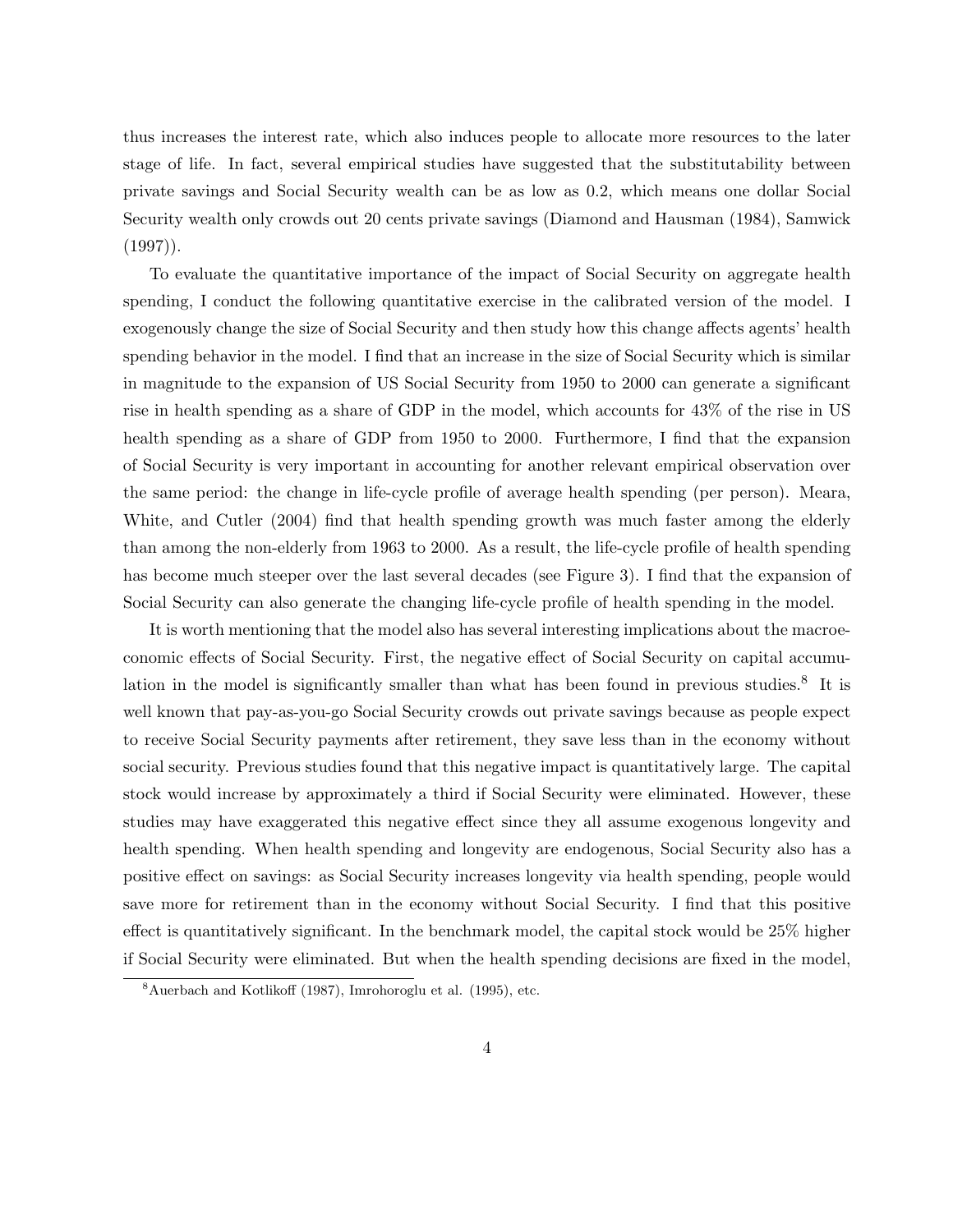the capital stock would be 31% higher if Social Security were eliminated. This suggests that models assuming exogenous longevity and health may have significantly exaggerated the negative effect of Social Security on savings.

Second, Social Security has a significant spill-over effect on public health insurance programs (e.g. the US Medicare) via its impact on health spending. Public health insurance programs usually provide coinsurance for health spending. As a result, as Social Security increases health spending, it also increases the insurance payments from these programs, thus raising their financial burden. In the benchmark model, the payroll tax rate required to finance the health insurance payments for the whole population is 10.7%, but this rate would drop to 6.9% (by 36%) if Social Security were eliminated. This spill-over effect can be even larger for programs that only target the elderly, such as the US Medicare program. In the benchmark model, the payroll tax rate required to finance the health insurance payments for the elderly is  $5.4\%$ , and this rate would drop to  $2.1\%$  (by  $61\%$ ) if Social Security were eliminated. This finding is particularly interesting because Social Security and Medicare are the two largest public programs in the United States and both are currently under discussion for reforms. It suggests that the spill-over effect of Social Security on Medicare may be large, and thus should be taken into account by future studies on policy reforms.

This paper contributes to the literature that studies the causes of the rise in US health spending over the last several decades. Several explanations have been proposed. Among them, increased health insurance and income growth have received the most attention in the literature. One says that the increased health insurance over the last several decades (e.g. the introduction of Medicare) reduces price to the consumer and increases the demand for health care services.<sup>9</sup> The other says that the income growth over the last half century is an important cause of the rise in health spending as a share of GDP because health care is a luxury good.<sup>10</sup> Other conventional explanations for the rise in health spending include population aging, rising health care price, etc. According to CBO (2008), however, all these explanations together only account for approximately half of the rise in US health spending over the last half century, suggesting that there is still a large portion of the rise in health spending remaining unexplained.<sup>11</sup>

This paper also contributes to the quantitative literature on Social Security that was started

 $9Feldstein (1971,1977)$ , Manning et al. (1987), and Newhouse et al. (1992), and Finkelstein (2007), etc.

 $10$ See Hall and Jones (2007).

 $11$ It is worth mentioning that several studies have suggested that the unexplained residual may be due to health technological progress. That is, the invention and adoption of new and expensive health technologies over the past several decades increased health spending (e.g. Newhouse (1992), CBO (2008)). I will provide further discussion on this issue in the sixth section.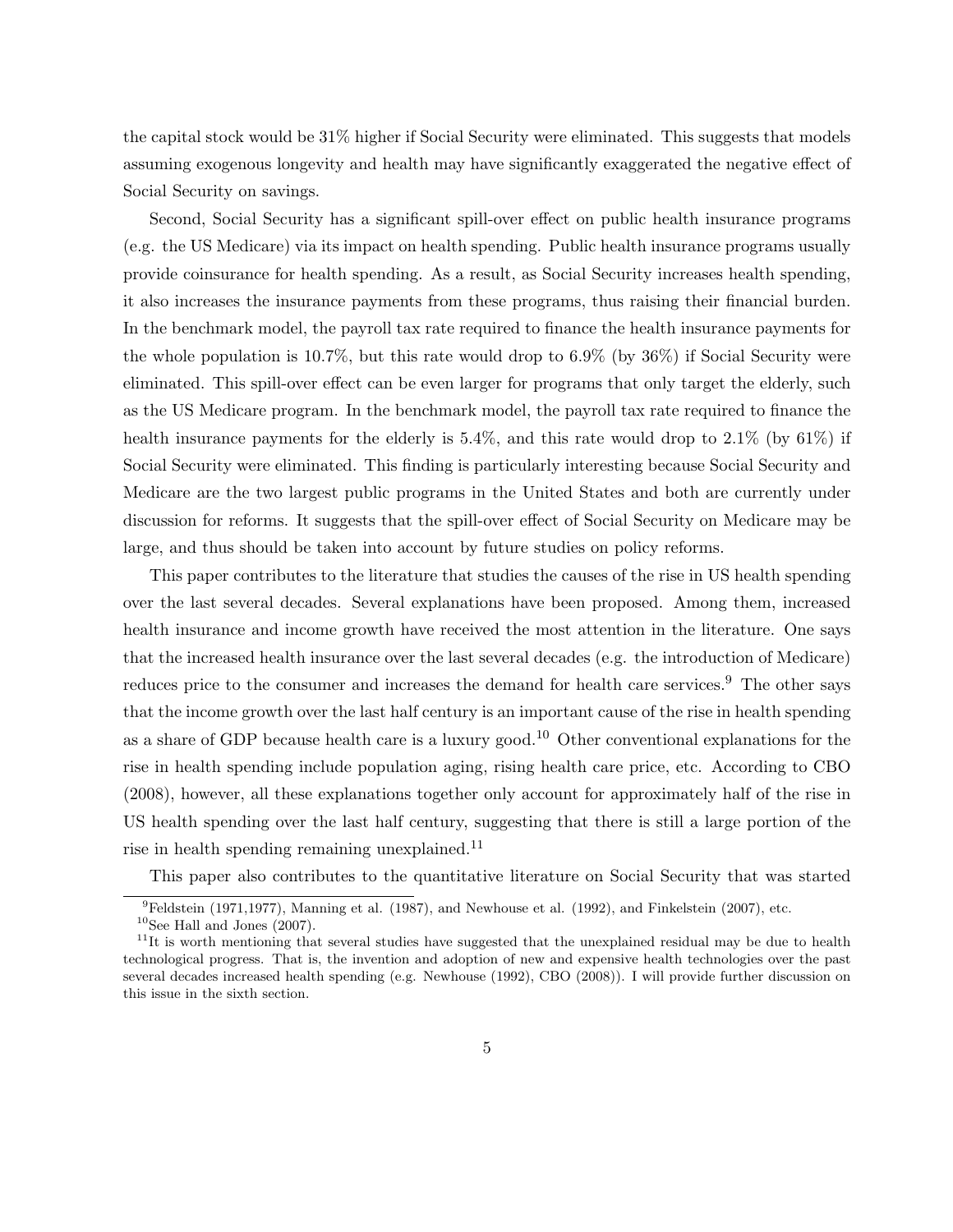by Auerbach and Kotlikoff (1987). Most existing studies in the literature either assume exogenous health or no health at all. To the best of my knowledge, this paper is the first study to include endogenous health into a quantitative model of Social Security. I show in this paper that endogenous health does significantly change the answer to a key question in this literature, i.e. the effect of Social Security on capital accumulation.

In term of modeling, this paper is closely related to a recent macroeconomic literature that studies a quantitative macroeconomic model with endogenous health. For instance, Hall and Jones (2007), Suen (2006), Yogo (2007), Halliday, He, and Zhang (2009), Jung and Tran (2008), etc.

The rest of the paper is organized as follows. I set up the benchmark model in the second section and calibrate the model in the third section. In the fourth section, I provide the main results, i.e. the quantitative importance of the effects of Social Security on health spending. I show the relationship between endogenous health and the macroeconomic effects of Social Security in the fifth section and provide some further discussions in the sixth section. I conclude in the seventh section.

## 2 The Benchmark Model

#### 2.1 The Individual

Consider an economy inhabited by overlapping generations of agents whose maximum possible lifetime is  $T$  periods. Agents are *ex ante* identical and face the following expected lifetime utility:

$$
E\sum_{j=1}^{T} \beta^{j-1} \left[ \prod_{k=2}^{j} P_{k-1}(h_k) \right] u(c_j).
$$
 (1)

Here  $\beta$  is the subjective discount factor,  $P_{k-1}(\cdot)$  is the conditional survival probability from age  $k-1$  to k, which is an increasing function of  $h_k$ , the health capital at age k. The utility flow at age j,  $u(c_j)$ , is determined by the consumption at that age,  $c_j$ . Note that it is assumed here that agents do not directly derive utility from health. Health is only useful for increasing survival probabilities.

In each period, a new cohort of agents is born into the economy. For simplicity, the population growth rate,  $p_g$ , is assumed to be constant in the benchmark model. Agents face a permanent earnings shock at birth,  $\chi$ , which is drawn from a finite set  $\{\chi_1, \chi_2, ..., \chi_z\}$ . The probability of drawing  $\chi_i$  is represented by  $\Delta_i$  for all  $i \in \{1, 2, ..., z\}$ . Denote the exogenous mandatory retirement age by  $R < T$ . Before retirement, agent i (agents with  $\chi_i$ ) gets labor income  $w\chi_i\epsilon_j$  in each period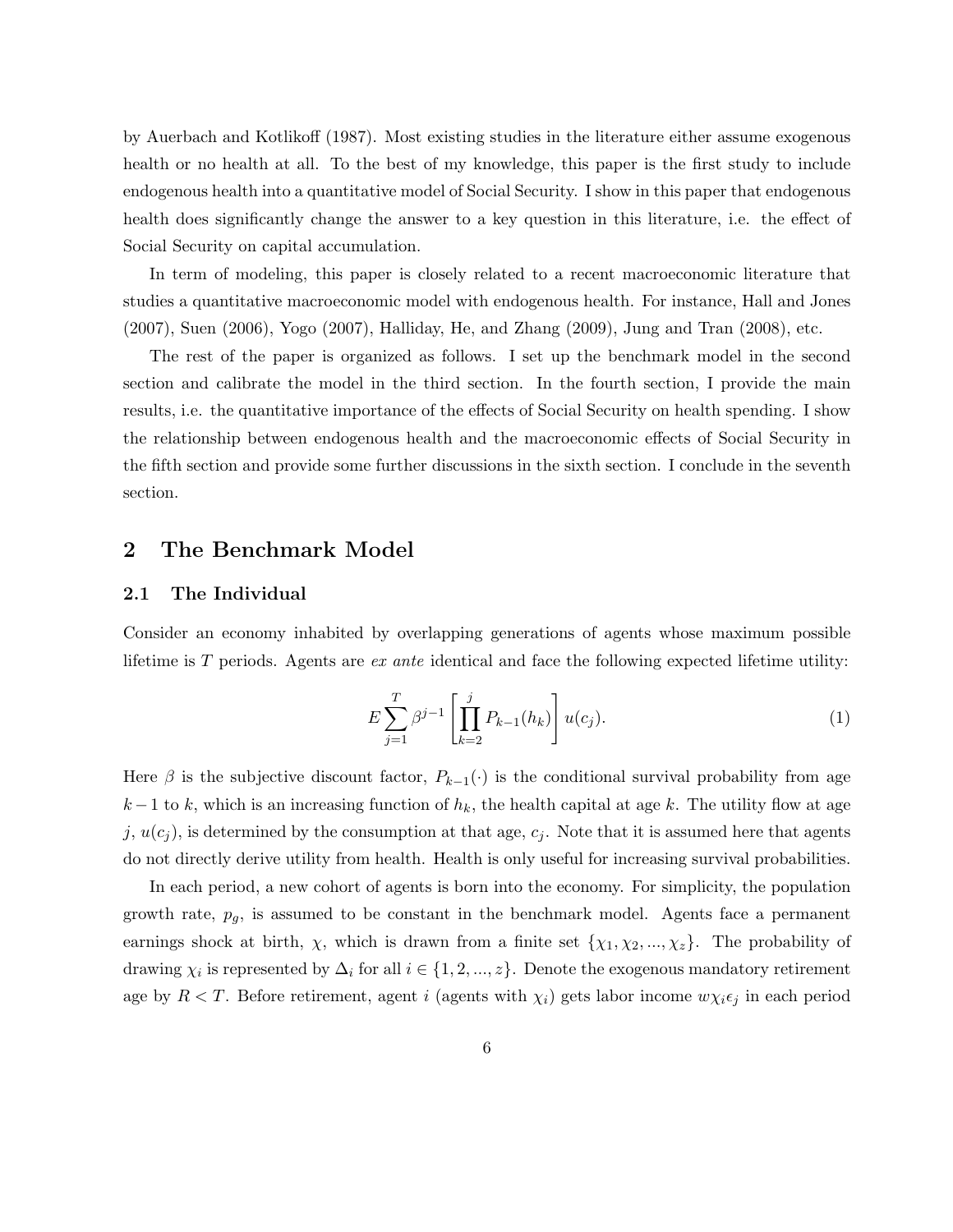(by exogenously supplies one unit of labor in the market). Here w is the wage rate, and  $\epsilon_j$  is the (deterministic) age-specific component of labor efficiency, which is the same for all agents within the cohort.<sup>12</sup> The interest rate is denoted by r. After retirement, the agent only lives on his own savings, s, and the Social Security payments,  $Tr(\chi_i)$  (if there are any). Note that  $Tr(\chi_i)$  is an increasing function of  $\chi_i$ , which reflects the benefit-defined feature of the US Social Security system.

The set of budget constraints facing working agents are as follows:

$$
s_{j+1} + c_j + (1 - k_m)m_j = w\chi_i\epsilon_j(1 - \tau_{ss} - \tau_m) + s_j(1 + r) + b, \forall j \in \{1, ..., R - 1\},\tag{2}
$$

where c is consumption, m is health spending, and b is the transfer from accidental bequests. Here  $\tau_{ss}$  and  $\tau_m$  are the payroll tax rates for financing Social Security and the health insurance program respectively, and  $k_m$  is the coinsurance rate offered by the health insurance program, which means that a  $k_m$  portion of spending on health care is reimbursed by the health insurance program.<sup>13</sup> The set of budget constraints facing retired agents are,

$$
s_{j+1} + c_j + (1 - k_m)m_j = s_j(1+r) + Tr(\chi_i), \forall j \in \{R, ..., T\}.
$$
 (3)

Agents' health capital evolves over time according to the following equation,

$$
h_{j+1} = (1 - \delta_h^j)h_j + I_j(m_j) + \gamma_j, \forall j.
$$
\n(4)

Here  $\delta_h^j$ h is the health capital depreciation rate, which is age-specific and deterministic, and  $\gamma_j$  is the age-specific health shock, which is serially independent. At the beginning of each period, agents receive a health shock  $\gamma_j \in \{\gamma^g, \gamma^b\}$ . The probability of receiving a bad shock,  $\gamma^b$ , at age j is represented by  $\Lambda_j$  for all js. Note that  $I_j(m_j)$  is the production of new health capital, in which the health spending,  $m_j$ , is an input. The new-born agents start with the initial health capital:  $h_1 = \overline{h}.$ 

At each age, agent i's state can be represented by a vector  $(s, h, \gamma)$ . The individual's problem facing agent  $i$  at age  $j$  can be written as a Bellman Equation,

<sup>&</sup>lt;sup>12</sup>Note that both  $\chi_i$  and  $\epsilon_j$  are deterministic, which means that we do not consider the earnings uncertainty over the life-cycle in this paper.

<sup>&</sup>lt;sup>13</sup>Here the health insurance program is an artificial program that is designed to capture all the health insurance policies available to the consumer.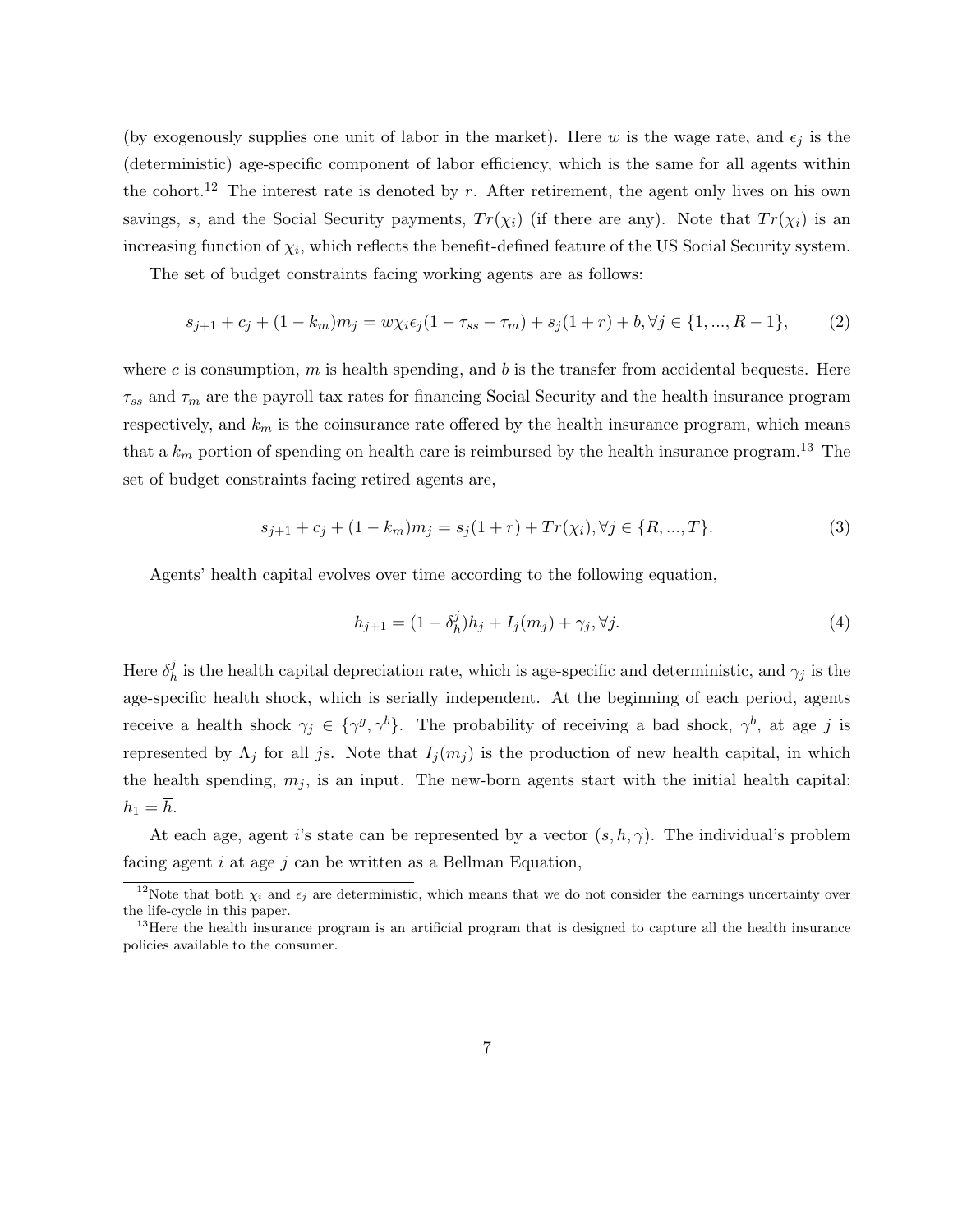(P1)

$$
V_j^i(s, h, \gamma) = \max_{s', m} u(c) + \beta P_j(h') E_j[V_{j+1}^i(s', h', \gamma')]
$$

subject to

$$
\begin{cases}\ns' + c + (1 - k_m)m = w\chi_i\epsilon_j(1 - \tau_{ss} - \tau_m) + s(1 + r) + b & \text{if } j < R \\
s' + c + (1 - k_m)m = s(1 + r) + Tr(\chi_i) & \text{if } j \ge R\n\end{cases}
$$

and

$$
h' = (1 - \delta_h^j)h + I_j(m) + \gamma_j,
$$
  
\n
$$
c \ge 0,
$$
  
\n
$$
s' \ge 0,
$$
  
\n
$$
m \ge 0.
$$

Here  $V_j^i(\cdot,\cdot,\cdot)$  is the value function of agent i at age j. Since agents can only live up to T periods, the dynamic programming problem can be solved by iterating backwards from the last period. Let  $S_j^i(s, h, \gamma)$  be the policy rule for savings for agent i at age j with  $(s, h, \gamma)$ , and  $M_j^i(s, h, \gamma)$  be the policy rule for health spending. There exist accidental bequests in the economy, since agents face mortality risks in each period. I assume that accidental bequests are equally transferred to the working agents in the next period. Note that there are in total five dimensions of individual heterogeneity in this economy: age j, savings s, health status h, permanent earnings shock  $\chi$ , and health shock  $\gamma$ .

#### 2.2 The Firm

The production technology is described by a standard Cobb-Douglas production function,

$$
Y = K^{\alpha} (AL)^{1-\alpha}.
$$
 (5)

Here the capital share  $\alpha \in (0,1)$ , and capital depreciates at a rate of  $\delta$ . Production is undertaken in a competitive firm. The firm chooses capital K and labor L by maximizing profits  $Y - wL - (r+\delta)K$ . Note that A is the labor-augmented technology. The profit-maximizing behaviors of the firm imply,

$$
w = (1 - \alpha)A(\frac{K}{AL})^{\alpha}
$$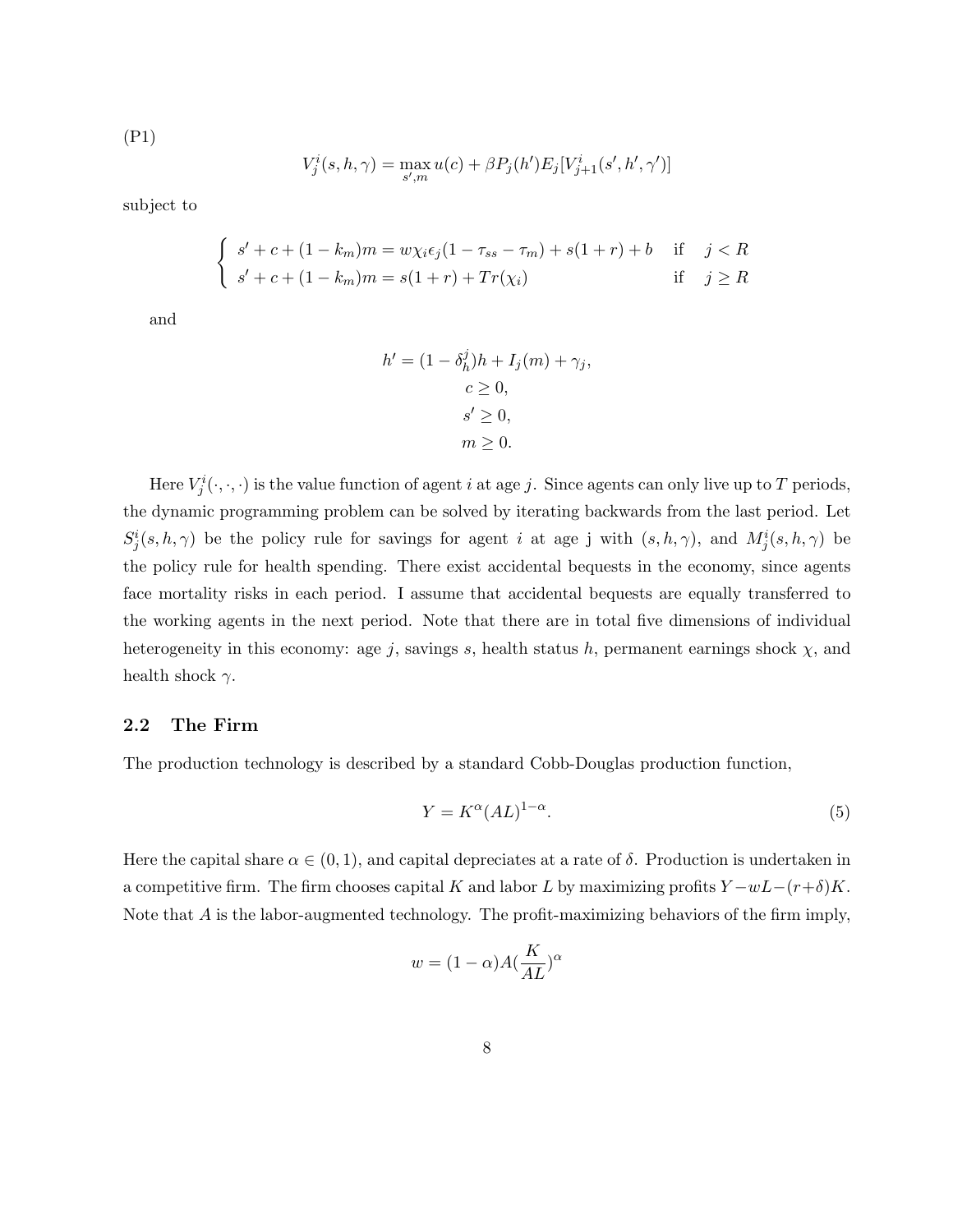$$
r = \alpha (\frac{K}{AL})^{\alpha - 1} - \delta
$$

#### 2.3 Stationary Equilibrium

Let  $\Phi(j, \chi_i, s, h, \gamma_j)$  represent the population measure for agent i at age j with  $(s, h, \gamma_j)$ . The law of motion for  $\Phi(\cdot,\cdot,\cdot,\cdot,\cdot)$  can be written as follows,

$$
\Phi'(j+1,\chi_i,s',h',\gamma^b) = \Lambda_{j+1} \sum_{j=1}^T \sum_{i=1}^z \sum_{l=g,b} \int_0 \int_0 P_j(h') \Phi(j,\chi_i,s,h,\gamma^l) I_s I_h ds dh,
$$
(6)

with

$$
\Phi'(1,\cdot,\cdot,\cdot,\cdot)=(1+p_g)\Phi(1,\cdot,\cdot,\cdot,\cdot),
$$

where  $I_h$  and  $I_s$  are indicator functions that  $I_h = 1$ , if  $h' = \gamma^l (1 - \delta_h^j)$  $\mathcal{L}_h^j(h+I_j(M_j^i(s,h,\gamma^l)),$  otherwise,  $I_h = 0$ ; and  $I_s = 1$ , if  $s' = S_j^i(s, h, \gamma^l)$ , otherwise,  $I_s = 0$ . In a stationary equilibrium, the distribution satisfies the condition:  $\Phi' = (1 + p_g)\Phi$ .

A stationary equilibrium for a given set of government parameters  $\{Tr(\cdot), k_m\}$ , is defined as follows,

**Definition:** A stationary equilibrium for a given set of government parameters  $\{Tr(\cdot), k_m\}$ , is a collection of value functions  $V^i_j(\cdot,\cdot,\cdot)$ , individual policy rules  $S^i_j(\cdot,\cdot,\cdot)$  and  $M^i_j(\cdot,\cdot,\cdot)$ , population measures  $\Phi(\cdot,\cdot,\cdot,\cdot,\cdot)$ , prices  $\{r,w\}$ , payroll tax rates  $\{\tau_{ss},\tau_m\}$ , and transfer from accidental bequests b, such that,

- 1. given  $\{r, w, k_m, Tr(\cdot), \tau_{ss}, \tau_m, b\}$ ,  $\{S_j^i(\cdot, \cdot, \cdot), M_j^i(\cdot, \cdot, \cdot), V_j^i(\cdot, \cdot, \cdot)\}$  solves the individual's dynamic programming problem (P1).
- 2. aggregate factor inputs are generated by decision rules of the agents:

$$
K = \sum_{i=1}^{z} \sum_{j=1}^{T} \sum_{l=g,b} \int_{0} \int_{0} s\Phi(j, \chi_{i}, s, h, \gamma^{l}) ds dh,
$$
  

$$
L = \sum_{i=1}^{z} \sum_{j=1}^{T} \sum_{l=g,b} \int_{0} \int_{0} \chi_{i} \epsilon_{j} \Phi(j, \chi_{i}, s, h, \gamma^{l}) ds dh.
$$

3. given prices  $\{r, w\}$ , K and L solve the firm's profit maximization problem.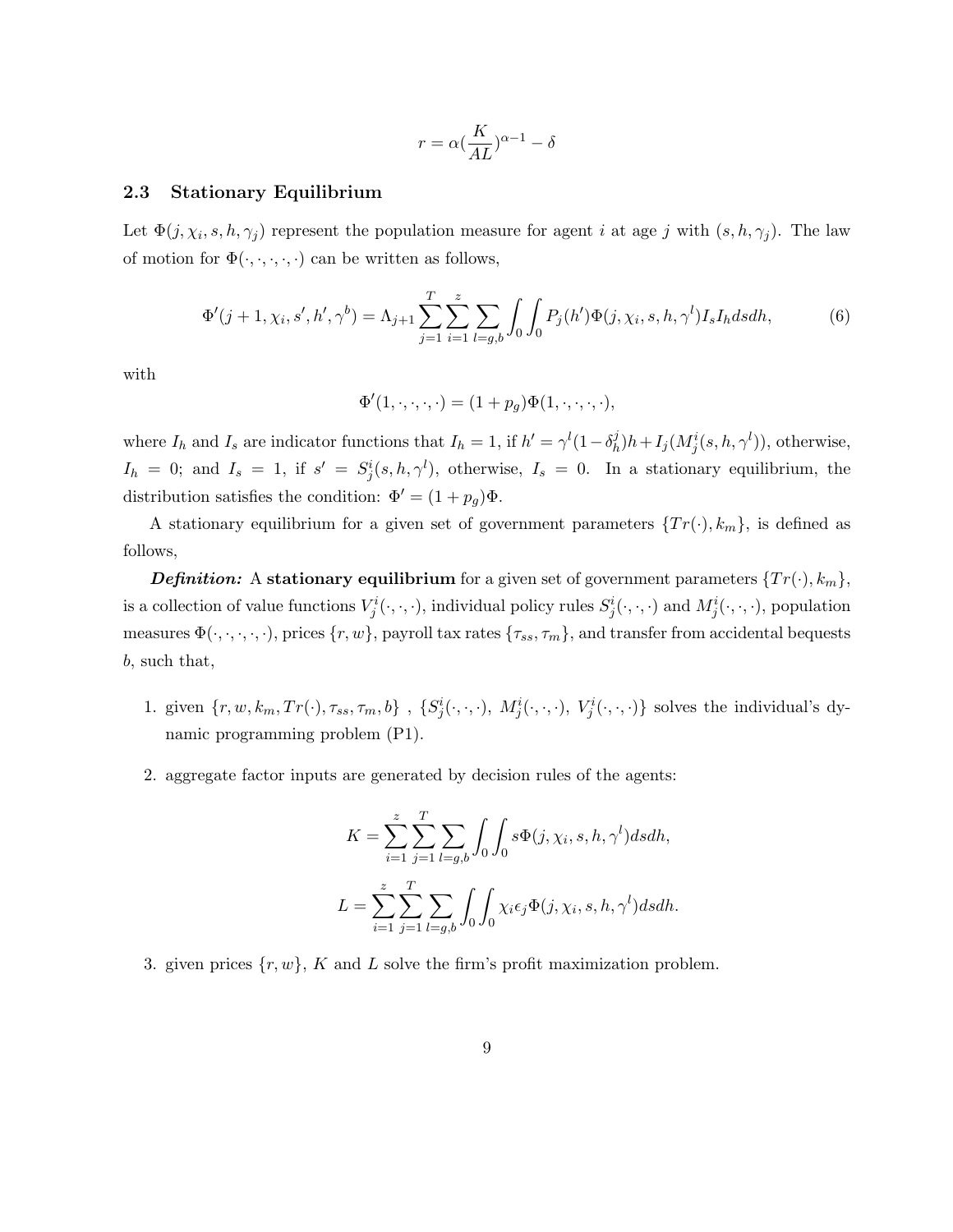4. the values of  $\{\tau_{ss}, \tau_m\}$  are determined so that Social Security and the health insurance program are self-financing:

$$
\sum_{j=R}^{T} \sum_{i=1}^{z} \sum_{l=g,b} \int_{0} \int_{0} Tr(\chi_{i}) \Phi(j, \chi_{i}, s, h, \gamma^{l}) ds dh = \sum_{j=1}^{R-1} \sum_{i=1}^{z} \sum_{l=g,b} \int_{0} \int_{0} \tau_{ss} w \chi_{i} \epsilon_{j} \Phi(j, \chi_{i}, s, h, \gamma^{l}) ds dh.
$$
  

$$
\sum_{j=R}^{T} \sum_{i=1}^{z} \sum_{l=g,b} \int_{0} \int_{0} \Theta(M_{j}^{i}(s, h, \gamma^{l})) \Phi(j, \chi_{i}, s, h, \gamma^{l}) ds dh = \sum_{j=1}^{R-1} \sum_{i=1}^{z} \sum_{l=g,b} \int_{0} \int_{0} \tau_{m} w \chi_{i} \epsilon_{j} \Phi(j, \chi_{i}, s, h, \gamma^{l}) ds dh.
$$

- 5. the population measure,  $\Phi$ , evolves over time according to equation (6), and satisfies the stationary equilibrium condition:  $\Phi' = (1 + p_g)\Phi$ .
- 6. the transfer from accidental bequests, b, satisfies

$$
(1+p_g)\sum_{j=1}^{R-1}\sum_{i=1}^{z}\sum_{l=g,b}\int_{0}\int_{0}b\Phi(j,\chi_i,s,h,\gamma^l)dsdh = \sum_{i=1}^{z}\sum_{j=1}^{T}\sum_{l=g,b}\int_{0}\int_{0}S_j^i(s,h,\gamma^l)(1-P_j(h'))\Phi(j,\chi_i,s,h,\gamma^l)dsdh,
$$
  
where  $h' = \gamma^l(1-\delta_h^j)h + M_j^i(s,h,\gamma^l).$ 

I focus on stationary equilibrium analysis in the rest of the paper. Since analytical results are not obtainable, numerical methods are used to solve the model.

## 3 Calibration

I calibrate the model here and then in the next section I use the calibrated model to assess the quantitative importance of the effects of Social Security on health spending. Specifically, I answer the quantitative question: to what extent does the expansion of US Social Security account for the rise in US health spending as a share of GDP from 1950 to 2000.

I calibrate the benchmark model to match the US economy in 2000. The calibration strategy adopted here is the following. I predetermine the values of some standard parameters based on previous studies, and then simultaneously choose the values of the rest parameters to match some key moments in the US economy in 2000.

#### 3.1 Demography

Each period in the model corresponds to 5 years. Agents are born at age 25. The maximum possible lifetime is 100 years, so  $T = 16$ . The mandatory retirement age, R, is set to 65. According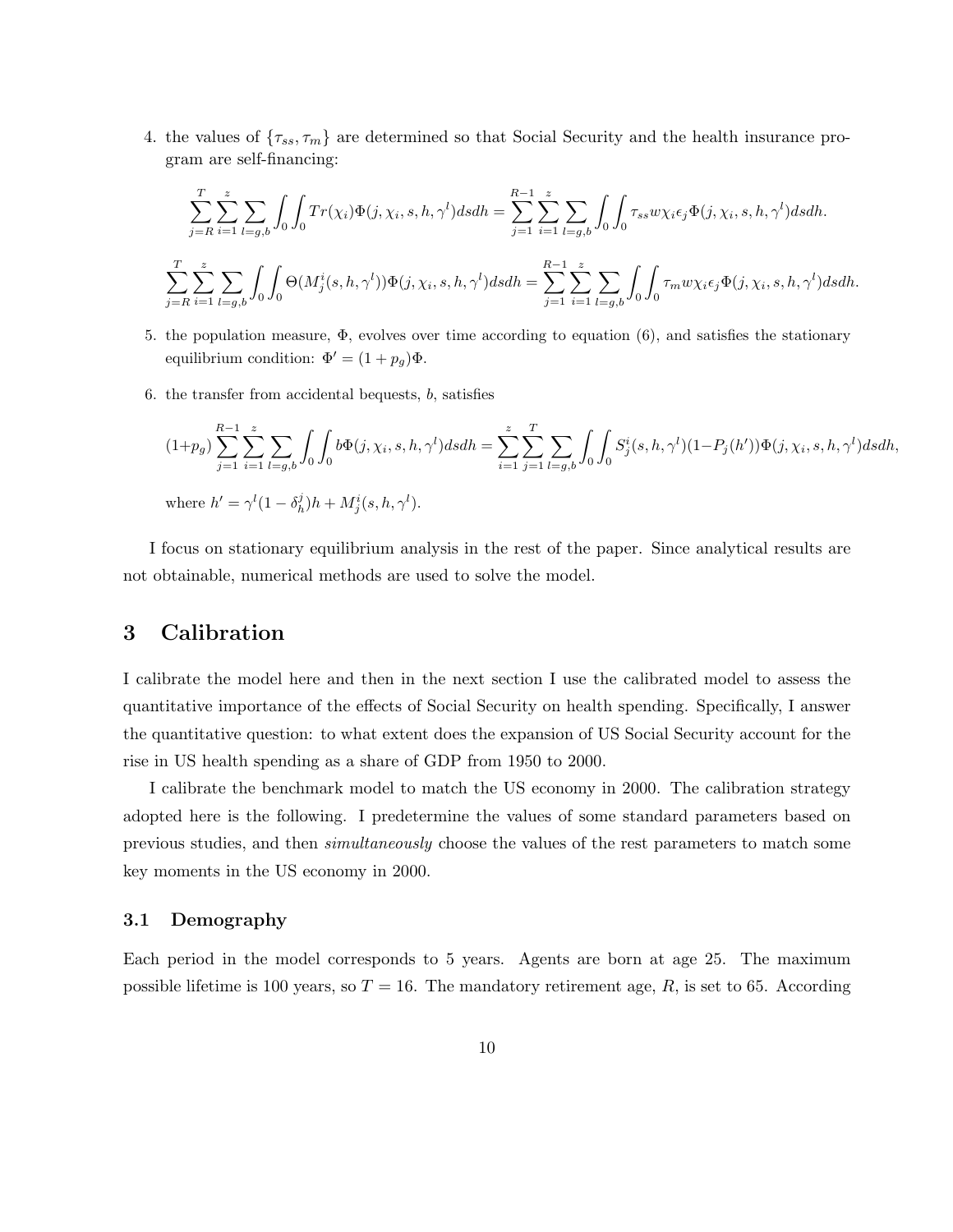to the US Census Bureau, the average US population growth rate between 1950 to 2000 was 0.8%, so I set  $p_g = 0.8\%$ .

#### 3.2 Preference Parameters

In many standard model environments, the level of period utility flow,  $u(\cdot)$ , does not matter. However, when it comes to a question of life and death, such as the one addressed in this paper, the level of utility is not irrelevant anymore. For instance, people would prefer a shorter life if the level of utility is negative. Note that in a standard CRRA utility function, the level of utility would be negative when the coefficient of relative risk aversion is larger than one. To avoid this problem, I follow Hall and Jones (2007) and add a positive constant term into the utility function, that is, I assume the utility function,  $u(c)$ , takes the following form,

$$
\pi_c + \frac{c^{1-\sigma}}{1-\sigma},
$$

where  $\pi_c$  is the positive constant term and  $\sigma$  is the coefficient of relative risk aversion. I set the value of  $\sigma$  to 1.01 (near-log utility), and choose the value of  $\pi_c$  so that the model-implied value of a statistical life (VSL) is consistent with its empirical estimates in the literature. VSL is the most commonly-used measure for the value of life in the literature, which means how much health spending is needed to (statistically) save a life in the population. In the model it is measured by the inverse of the marginal effect of health spending on survival probability,  $\frac{1}{\partial P/\partial m}$ . The empirical estimates of VSL in the literature range from approximately 1 million dollars to values near 20 million dollars.<sup>14</sup> After reviewing the literature, Viscusi and Aldy (2003) find that the value of a statistical life for prime-aged workers has a median value of about \$7 million in the United States, though this value may vary significantly across studies. Therefore, I target at 7 million dollars in the benchmark calibration. The subjective discount factor  $\beta$  is set to  $0.98^5 = 0.904$ .

As argued before, I assume that agents do not directly derive utility from health capital, thus the model does not capture another feature of health capital: health increases the quality of life. I do so because this feature is less relevant to the mechanisms that this paper emphasizes and modeling it greatly complicates the model.

 $14$ See Viscusi and Aldy (2003) for a detailed introduction of this literature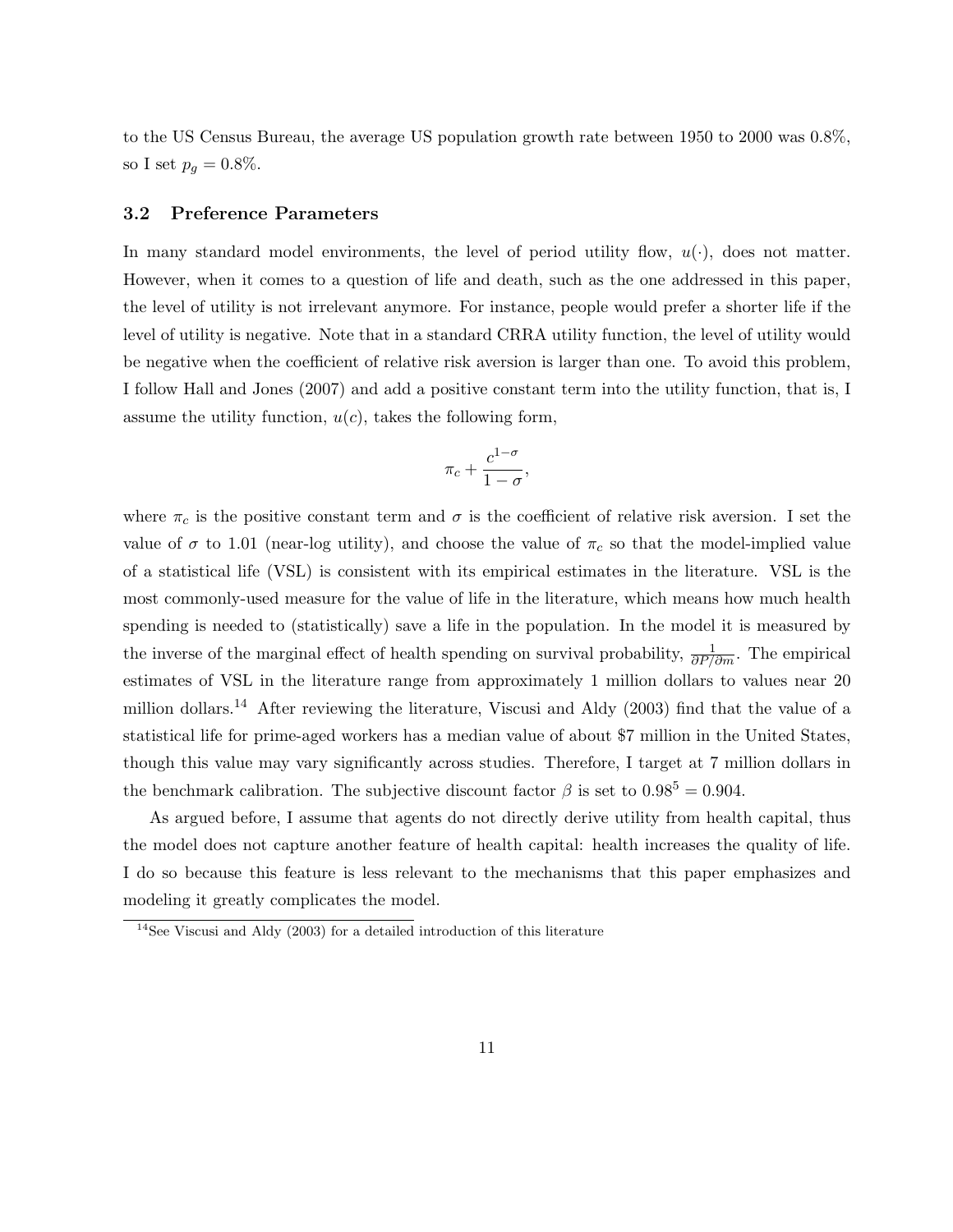#### 3.3 Production Technology

The capital share in the production function,  $\alpha$ , is set to 0.3. The depreciation rate  $\delta$  is set to  $1 - (1 - 0.07)^5 = 0.304$ . The value of the labor-augmented technology, A, is chosen to match the GDP per capita in the US economy in 2000: \$35081 (in \$2000).

#### 3.4 Survival Probability Function and Health Technology

The survival probability function,  $P(\cdot)$ , is assumed to take the form,

$$
P(h) = 1 - \frac{1}{e^{ah}},\tag{7}
$$

where  $a > 0$ , so that the value of  $P(\cdot)$  is always between zero and one, and  $P(h)$  is concave and increasing in h.

According to the National Vital Statistics Reports (2007), the conditional survival probability to the next period (age 30) at age 25 is 99.5% in 2000, and continues to decline over the life cycle (see Table 2). To capture this feature in the model, I assume that agents start with a high initial level of health capital (h) at age 25 ( $j = 1$ ), and then their health capital depreciates over time (via the health depreciation rates,  $\{\delta_h^j\}$  ${}_{h}^{j}$  ${}_{j=1}^{T-1}$ ), which lowers their survival probabilities over the life cycle. Therefore, the values of  $\bar{h}$  and  $\{\delta_h^j\}$  ${}_{h}^{j}$ ]<sup>T-1</sup> are calibrated to match the conditional survival probabilities over the life cycle, while  $\delta_h^1$  is normalized to 0. Figure 4 (a) plots both the model results and the data on survival probabilities over the life cycle. The calibrated values of  $\bar{h}$  and  $\{\delta_h^j$  ${}_{h}^{j}$ } ${}_{j=0}^{T-1}$  are presented in Table 2.

Note that the scale parameter, a, directly controls the health capital levels needed to match the survival probabilities in the data, thus affecting the effectiveness of health spending in increasing the survival probability by producing new health capital. Therefore, the value of a should be related to the level of aggregate health spending. I calibrate the value of a to match the health spending as a share of GDP in 2000: 12.5%.

The technology for producing new health capital takes the following form,

$$
I_j(m_j) = \lambda_j m_j^{\theta},
$$

where  $\theta \in (0,1)$  and  $\{\lambda_j\}_{j=1}^{T-1}$  are positive. Since the values of  $\{\lambda_j\}_{j=1}^{T-1}$  control the effectiveness of producing new health capital at different ages, they directly determine the relative health spending by age over the life cycle. I calibrate these parameters to match the relative health spending (per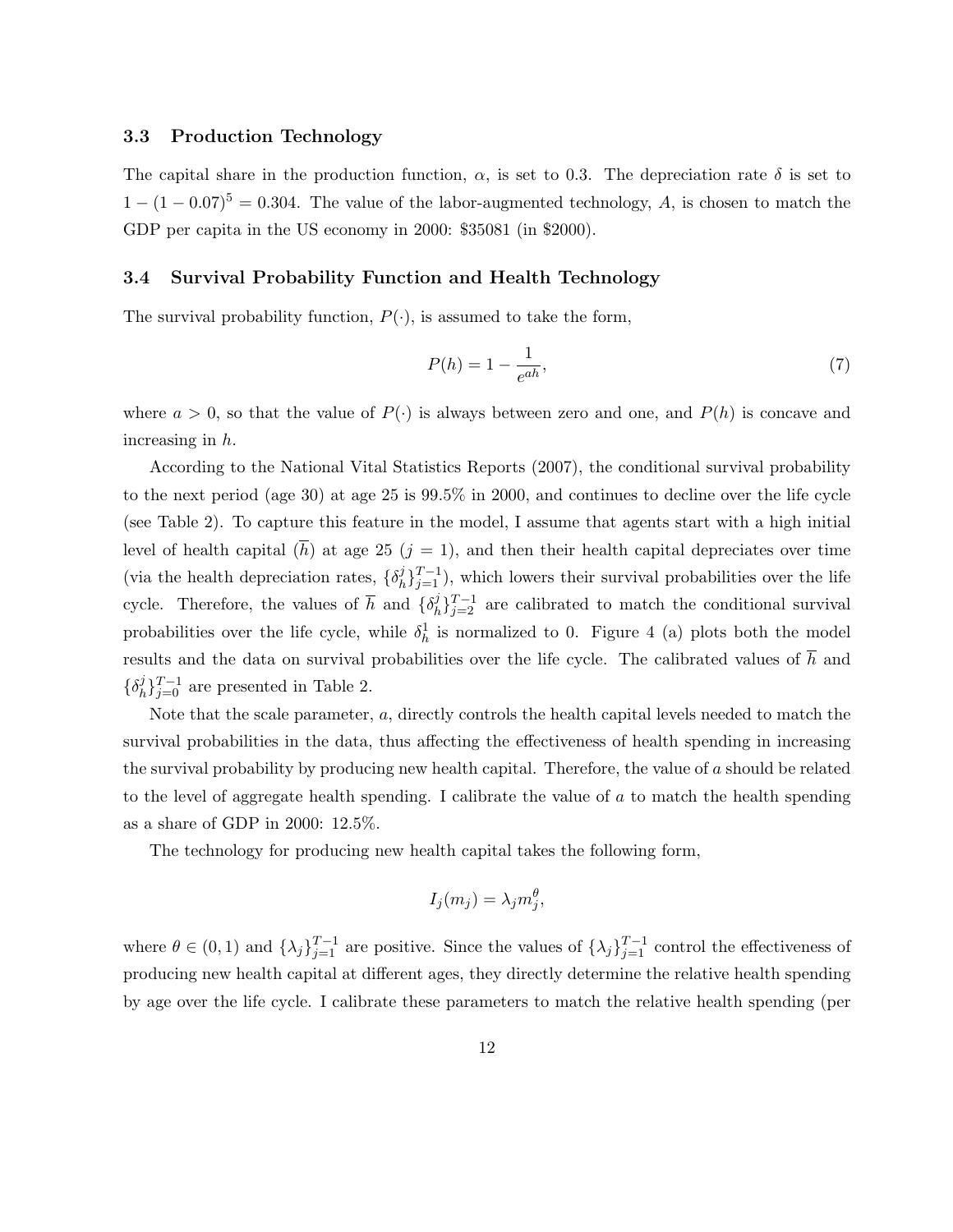capita) by age.<sup>15</sup> Since the data is only available for six age groups:  $\{25 - 34, 35 - 44, 45 - 54, 55 -$ 64, 65 – 74, 75+}, I assume:  $\lambda_1 = \lambda_2$ ,  $\lambda_3 = \lambda_4$ ,  $\lambda_5 = \lambda_6$ ,  $\lambda_7 = \lambda_8$ ,  $\lambda_9 = \lambda_{10}$ ,  $\lambda_{11} = \lambda_{12} = ... = \lambda_{15}$ . Since it is relative health spending (per capita), one of the six age groups needs to be normalized. I normalize  $\lambda_3$  and  $\lambda_4$  to one, because the age group of 35-44 is normalized in the data. The calibrated values are presented in Table 3. The model results and the data on the relative health spending (per capita) by age are plotted in Figure 4(b).

The curvature in the health production function,  $\theta$ , is a key parameter in this model, but there exists little information in the literature on its value. Thus, I set the value of  $\theta$  to be 0.15 in the benchmark calibration and also explore other values (0.1, 0.2, and 0.25) in the section of sensitivity analysis.

#### 3.5 Earnings and the Health Shock

The age-specific labor efficiencies,  $\{\epsilon_j\}_{j=1}^{R-1}$ , are calculated from the earnings data in the Current Population Surveys (see Table 4).

The logarithm of the individual-specific permanent earnings shock,  $\ln \chi_i$ , is assumed to follow the normal distribution:  $N \sim (0, \sigma_{\chi}^2)$ . I discretize the distribution into 5 states using the method introduced in Tauchen (1986). Transforming the values back from the logarithms, I get a finite set of  $\{\chi_1, \chi_2, ..., \chi_5\}$ , with the corresponding probabilities  $\{\Delta_i\}_{i=1}^5$ . The variance of the log of the permanent earnings shock,  $\sigma_{\chi}^2$ , is set to 0.2 based on the estimation of Moffitt and Gottschalk (2002).

The probabilities of receiving a bad health shock,  $\{\Lambda_j\}_1^T$ , are mapped to the fraction of people in bad health status by age in PSID from 1968 to 1983. There is little information in the literature on the magnitudes of the health shock. Therefore, in the benchmark calibration I normalize  $\gamma^g$  to zero and set  $\gamma^b$  to -10.2, that is 10% of the initial health capital level  $(\overline{h})$ . I also explore other values for  $\gamma^b$  (0 and -20.4), as robustness check and find the results do not significantly change (see Table 11).

#### 3.6 Social Security and the Health Insurance Program

Social Security in the model is designed to capture the main features of the US Social Security program. The Social Security payroll tax rate is set to 10.6%, according to the SSA (Social Security

 $15$ The data is from Meara, White and Cutler (2004), who document the relative health spending (per capita) by age from 1963 to 2000. The data in 1963 is used to calibrate  $\{\lambda_j\}_{j=1}^{T-1}$ , since there is no data earlier than 1963 available.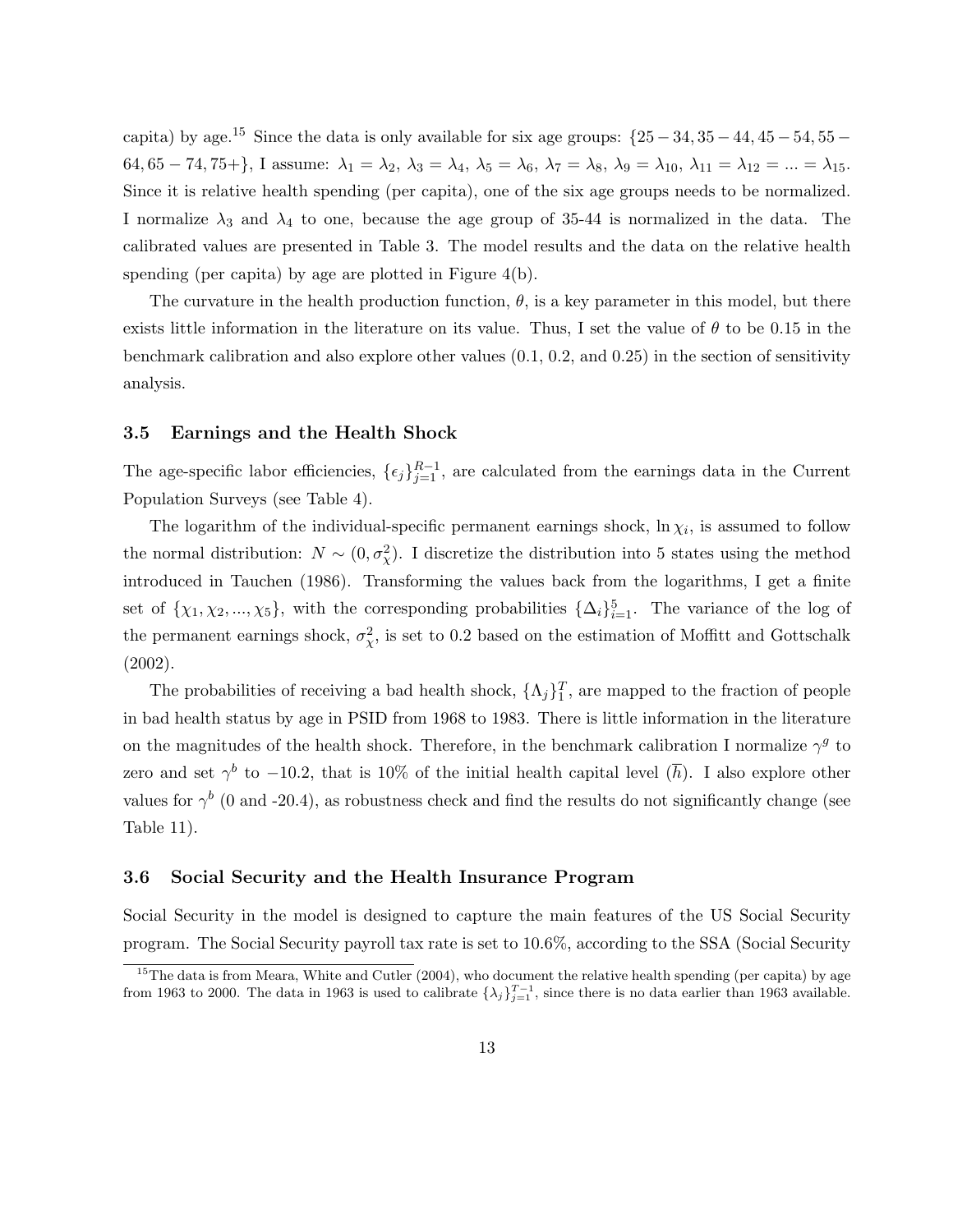Administration) data in 2000. Following Fuster, Imrohoroglu, Imrohoroglu (2007), the values of  $Tr(\cdot)$  in 2000 are chosen so that the Social Security program has the marginal replacement rates listed in Table 5. Here y is the agent's lifetime earnings, and  $\bar{y}$  is the average lifetime earnings. Then I rescale every beneficiary's benefits so that the Social Security program is self-financing. The health insurance program in the model is an artificial program that is designed to capture all the health insurance policies available to the consumer in the US. The CMS (Centers for Medicare & Medicaid Services) data shows that the out of pocket spending is approximately 25% of total health spending in 2000. Therefore, I set the coinsurance rate of the health insurance program,  $k_m$ , to 75%.

Table 6 summarizes the results of the benchmark calibration, and Table 7 contains some key statistics of the benchmark economy. Figures  $4(c)$  and  $4(d)$  plot the saving and consumption life-cycle profiles in the benchmark economy.

## 4 The Effects of Social Security on Health Spending

As argued before, Social Security increases aggregate health spending via two channels. First, it transfers resources from the young with low marginal propensity to spend on health care to the elderly with high marginal propensity to spend on health care, thus increasing the aggregate health spending of the economy. Second, by providing annuities in the later stage of life and insuring for uncertain longevity, Social Security increases people's expected future utility. As a result, it raises the marginal benefit from investing in health and thus induces people to spend more on health are.

In this section, I use the calibrated model to assess the quantitative importance of these mechanisms. Specifically, I run the following thought experiment: I exogenously reduce the size of Social Security in the benchmark economy and then investigate how this change affects the health spending behavior in the model. Here I only focus on stationary equilibria comparisons. To reduce the size of Social Security, I lower the Social Security payroll tax rate and then adjust the Social Security payments to make the Social Security program self-financing again.

The US Social Security program was invented in the mid of 1930s, and since then its payroll tax rate had stayed at 2% until 1949. After that, the Social Security payroll tax rate started to rise gradually to 10.6% in 2000. To answer the question: to what extent does the expansion of US Social Security account for the rise in US health spending as a share of GDP from 1950 to 2000, I simply reduce the Social Security payroll tax rate from 10.6% to 2% in the model and then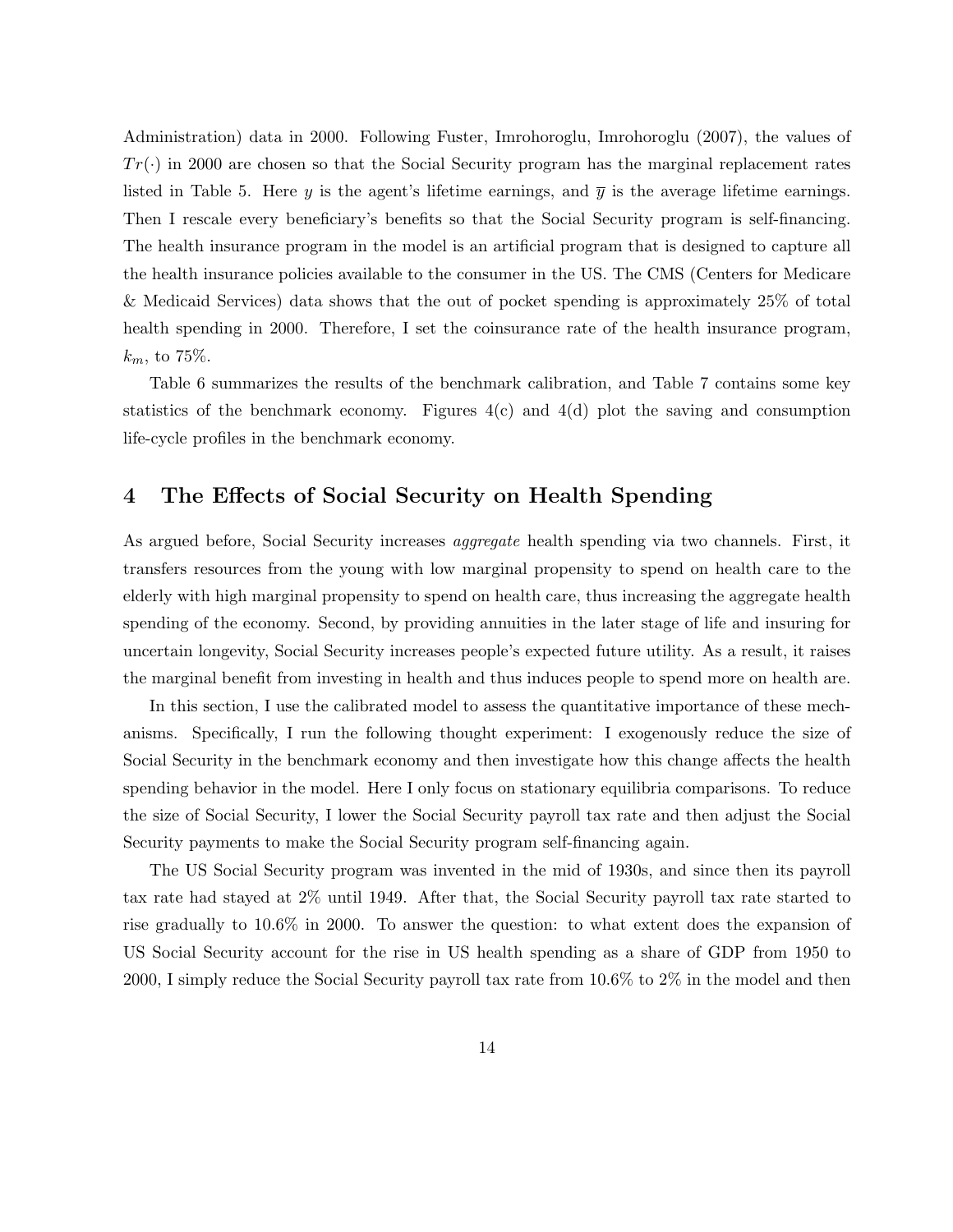compare the aggregate health spending as a share of GDP in the new stationary equilibrium to that in the benchmark economy. I find that the change in Social Security dramatically reduces the aggregate health spending. That is, as the Social Security payroll tax rate decreases from 10.6% to 2%, aggregate health spending as a share of GDP in the model drops from 12.4% in to 8.7%, which is in magnitude 43% of the change in US health spending as a share of GDP between 1950 and 2000 (see Table 8).

Social Security also has significant effects on other statistics in the model. As the Social Security payroll tax rate is reduced from 10.6% to 2%, the model interest rate decreases significantly (from  $3.7\%$  to  $2.9\%$ ). This result is consistent with what previous studies have found.<sup>16</sup> The intuition behind is simple: Social Security reduces capital accumulation and thus increases the market interest rate through general equilibrium effects. Social Security also has a significant impact on life expectancy (via health spending). As the size of Social Security is reduced to the 1950 level, life expectancy in the model drops from 75.2 years to 73.4 years. This change in life expectancy in the model accounts for 21% of the change in life expectancy in the US data from 1950 to 2000, i.e. from 68.2 years in 1950 to 76.8 years in 2000. The reason why the model accounts for 43% of the rise in health spending, but only accounts for 21% of the change in life expectancy may be because the increase in life expectancy over 1950-2000 in the US is not solely due to the rise in health spending during the same period. For instance, other factors, such as increased education, behavioral changes, technological changes, and declines in pollution, may also have caused the increase in survival probability (Chay and Greenstone (2003), Grossman (2005), Hall and Jones (2007), etc.). There is a large literature on the relationship between health spending and survival probability/mortality rate (see Cutler, Deaton, and Lleras-Muney (2006) for a survey of the literature). While most studies find that health spending has a positive effect on survival probability, there is no consensus on the magnitude of the effect so far in the literature.

#### 4.1 Life-cycle Profile of health Spending

Meara, White, and Cutler (2004) have documented an interesting empirical observation that is closely related to the rise in aggregate health spending over the last several decades, that is, the simultaneous change in life-cycle profile of health spending (per person). They find that health spending growth was much faster among the elderly than among the young. As a result, the life-cycle profile of health spending (per person) has become much steeper over time (see Figure 3).

 $16$ Auerbach and Kotlikoff (1987), Imrohoroglu et al. (1995), etc.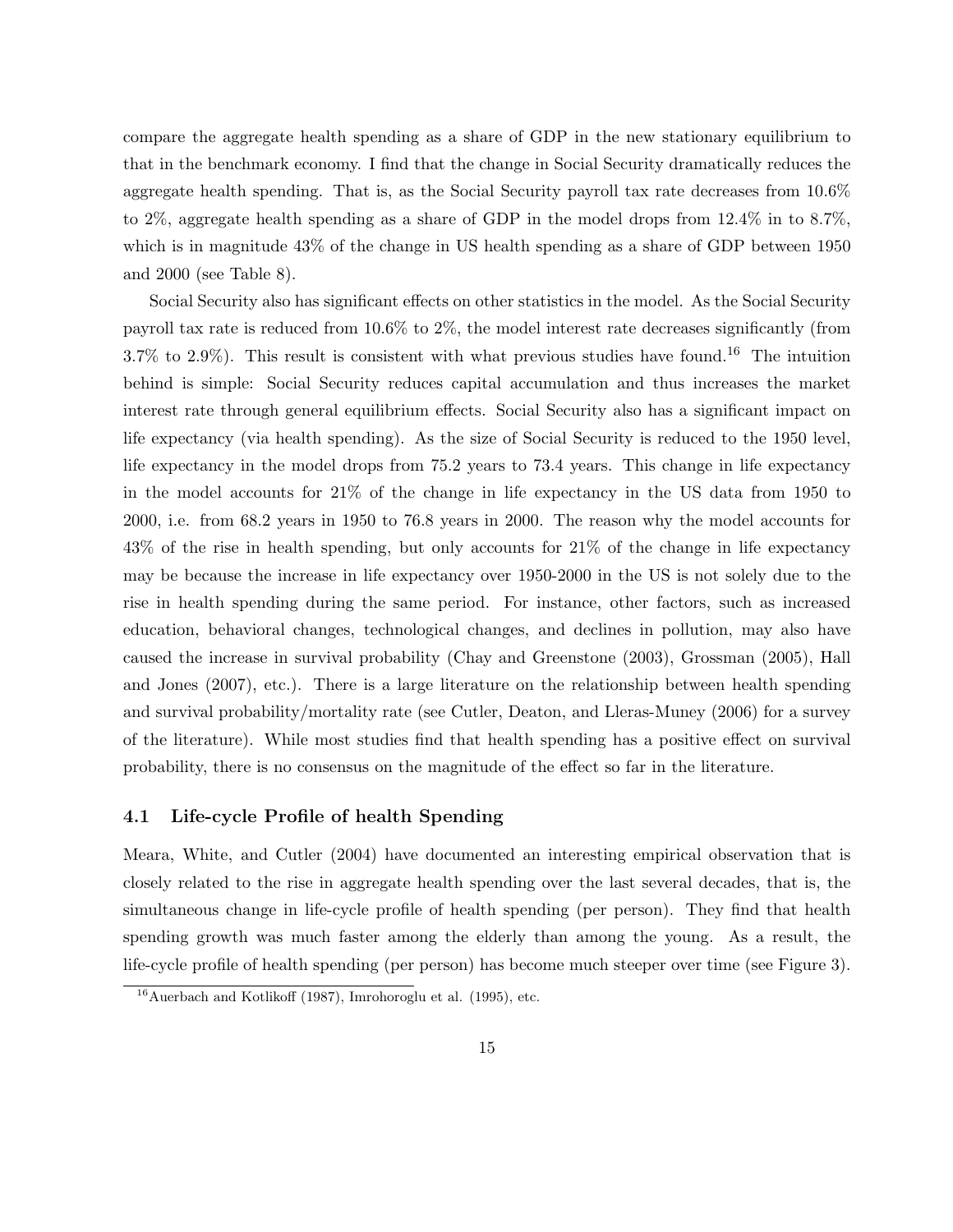I argue that the potential explanations of the rise in US health spending should be consistent not only with the rise in *aggregate* health spending as a share of GDP, but also with this related empirical observation: the simultaneous change in life-cycle profile of health spending (per person). To investigate the model's ability to match the changing life-cycle profile of health spending, in Figure 5 I plot the life cycle profiles of health spending in both model economies (with 10.6% and 2% Social Security tax rates respectively). As can be seen, the effects of Social Security are highly unequal across the age distribution. The change in the size of Social Security affects the elderly much more than the young. As a result, the life-cycle profile of health spending in the model economy with 1950 Social Security (the dash line) becomes much flatter than the one in the benchmark economy, and thus has a similar shape with the life-cycle profile of health spending in 1950 in the data. This result suggests that the expansion of Social Security does not only account for a large portion of the rise in aggregate US health spending from 1950 to 2000, but also play a key role in matching the change in life-cycle profile of health spending over the last several decades.

#### 4.2 The Impact of Social Security on Other Life-cycle Profiles

To better understand the intuition behind the effects of Social Security on health spending, it is useful to look at how Social Security affects other life-cycle profiles in the model. Figure 6(a) plots the (after-tax) earnings profiles. As can be seen, Social Security decreases the earnings for the young by taxing them and increases the earnings for the elderly by providing them annuities. The change in the earnings profile reflects an important reason why Social Security increases the elderly's health spending, that is the income effect. Social Security increases the elderly's income and thus induce more spending on health care. This argument holds true even after taking into account the adjustment of private savings. Figure 6(b) plots the total available resources over the life cycle, i.e. the sum of savings and earnings. As can be seen, Social Security significantly raises the total resources available to the elderly. This is consistent with previous studies on the impact of Social Security on elderly poverty. These studies find that Social Security plays a key role in reducing the poverty rate among the US elderly over the last several decades.<sup>17</sup>

Figures  $6(c)$  and  $6(d)$  plot the life-cycle profiles of consumption and savings in the benchmark economy and the economy with 1950 Social Security. There are a few things to note. First, the model generates hump-shaped consumption profiles. The hump-shaped consumption profile is a well-observed fact in the data, but standard life-cycle models usually have difficulty generating it

 $17$ Atkinson (1989), Engelhardt and Gruber (2004), etc.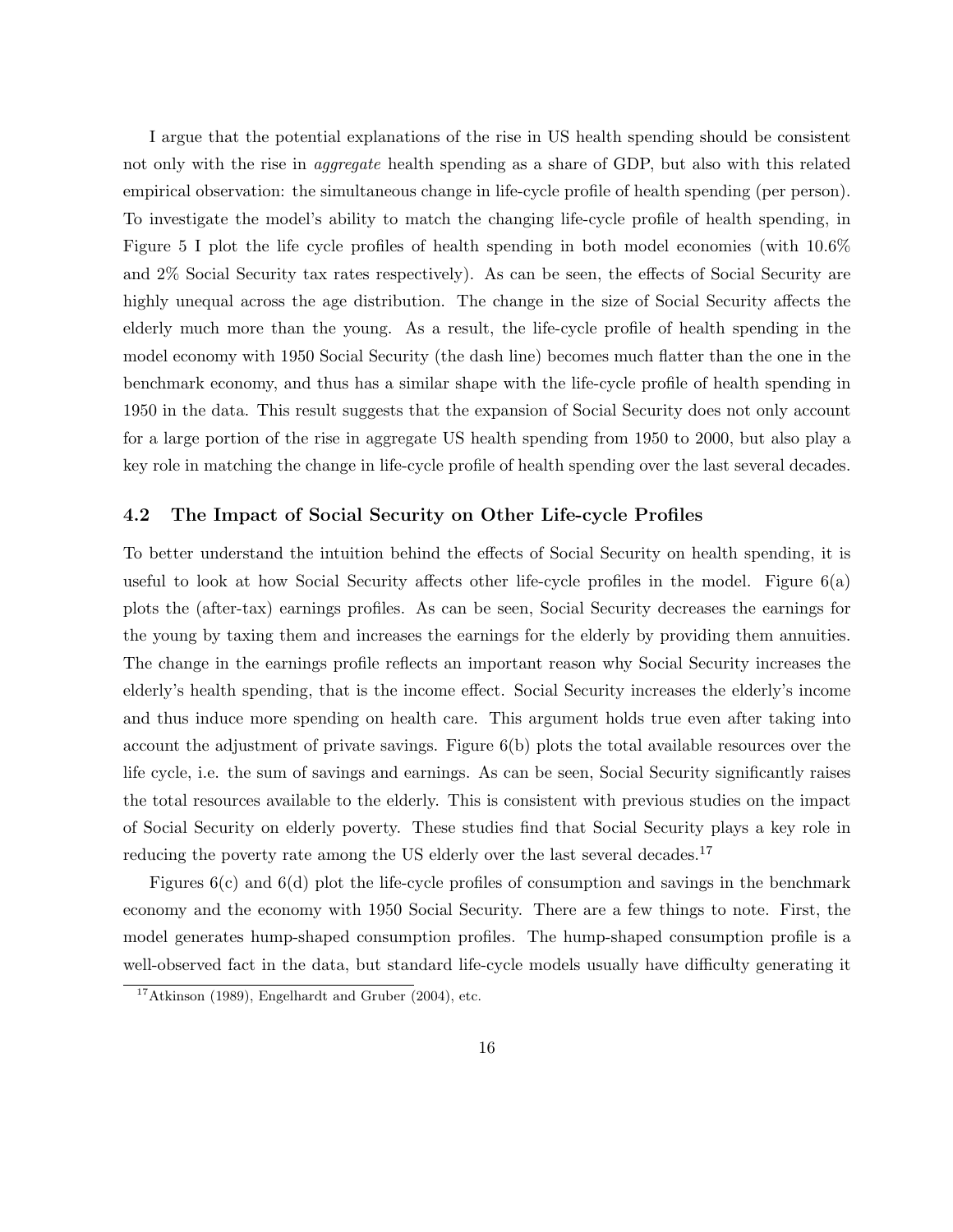(Hansen and Imrohoroglu (2008)). Hansen and Imrohoroglu (2008) find that the missing private annuity market is an important reason for the hump-shaped consumption profile. Their finding is reconfirmed in this paper. Second, the savings profiles are hump-shaped and agents in the 2000 economy save relatively less for the retirement than in the 1950 economy. This reconfirms the wellknown finding in the Social Security literature, i.e. Social Security has a negative effect on private savings for retirement. However, it is worth noting that the magnitude of this negative effect in the model is smaller than what previous studies have found. I will provide further discussion on this issue in the next section.

### 5 Macroeconomic Effects of Social Security and Endogenous Health

#### 5.1 The Negative Effect of Social Security on Capital Accumulation

It is well-known that pay-as-you-go Social Security discourages private savings as it transfers resources from the young with high marginal propensity to save to the elderly with low marginal propensity to save. As capital accumulation is a key determinant of the long-run performance of the economy, the negative effect on capital accumulation has become one of the main reasons for economists to propose the privatization of Social Security. Started by Auerbach and Kotlikoff (1987), most quantitative studies on Social Security have found that this negative effect of Social Security on capital accumulation is quantitatively important, i.e. the capital stock would be approximately a third higher if Social Security were eliminated.<sup>18</sup> However, all these studies assume either exogenous health spending or no health spending at all.

Does endogenous health spending change the impact of Social Security on capita accumulation? I answer this question in this section. The standard exercise to quantify the negative impact of Social Security on capital accumulation in the literature is to assess how much higher the capital stock would be if Social Security were eliminated in the the model. To understand whether endogenous health matters for the negative impact of Social Security on capital accumulation, I first replicate this exercise in the benchmark economy (with endogenous health spending). Then I fix agents' health spending behavior and conduct this exercise again. Comparing the results from these two exercise, I find that the negative impact of Social Security on capital accumulation is significantly smaller in the model with endogenous health. As shown in Table 9, in the model

<sup>&</sup>lt;sup>18</sup>Imrohoroglu et al. (1995), Conesa and Krueger (1999), etc. The exceptions are papers by Fuster et al. (2003, 2007), who argue that the negative effect would be much smaller if there exists intergenerational altruism.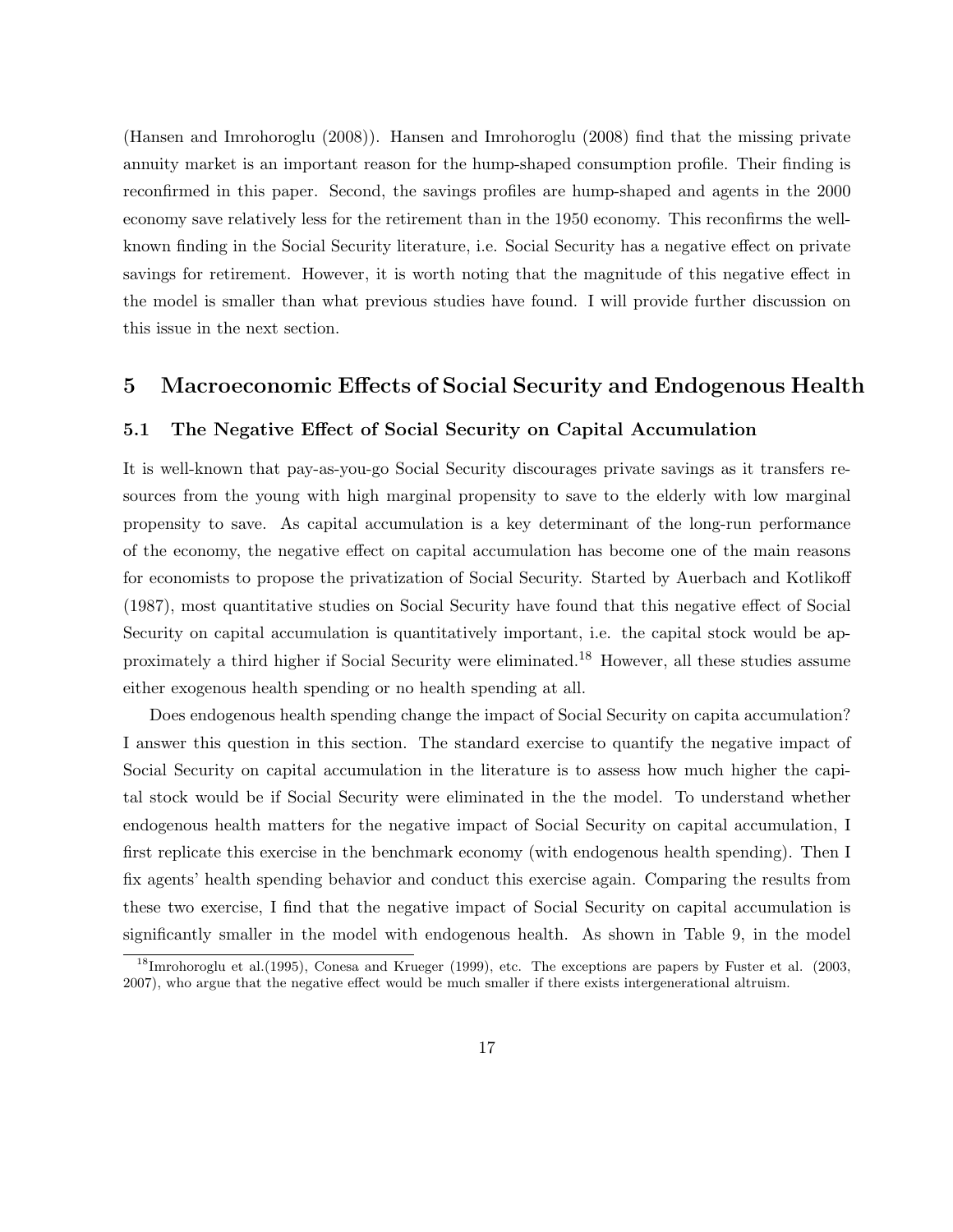with endogenous health spending, the capital stock would be 25% higher if Social Security were eliminated. However, when health spending is fixed, the capital stock would be 31% higher if Social Security were eliminated. The intuition behind this result is as follows. When health spending and longevity are endogenous, Social Security also has a positive effect on savings: as Social Security increases longevity via health spending, people would save more for retirement than in the economy without Social Security.

#### 5.2 Social Security and Public Health Insurance

Another interesting implication of the model is that, by changing health spending, Social Security indirectly affects the financial burden of the health insurance program. As shown in Table 9, in the benchmark economy, the health insurance program is financed by a payroll tax of 10.7%. However, the same health insurance program would only need to be financed by a payroll tax of 6.9% if Social Security were eliminated. This spill-over effect can be even larger for programs that only target the elderly, such as the US Medicare program. In the benchmark model, the payroll tax rate required to finance the health insurance payments for the elderly is 5.4%, and this rate would drop to 2.1% (by 61%) if Social Security were eliminated. The intuition for this result is the following. As the health insurance program provides coinsurance for health spending, its payments are largely dependent on the total health spending, which is an individual choice. As Social Security encourages people to spend more on health care, it also raises the financial burden of the health insurance program.

This finding is particularly interesting given that Social Security and Medicare are the two largest public programs in the United States and both are currently under discussion for reforms. As shown here, the spill-over effect of Social Security on Medicare may be quantitatively important. Hence, any future policy studies should take into account this spill-over effect.

## 6 Further Discussion

#### 6.1 Health Technological Progress

It is worth mentioning that several studies have suggested that the unexplained residual may be due to the health technological progress over the last several decades (e.g. Newhouse (1992), CBO (2008)). That is, the invention and adoption of new and expensive health technologies over the past several decades increased health spending. However, since health technological progress is hard to measure, previous studies simply attribute the large unexplained residual to health technological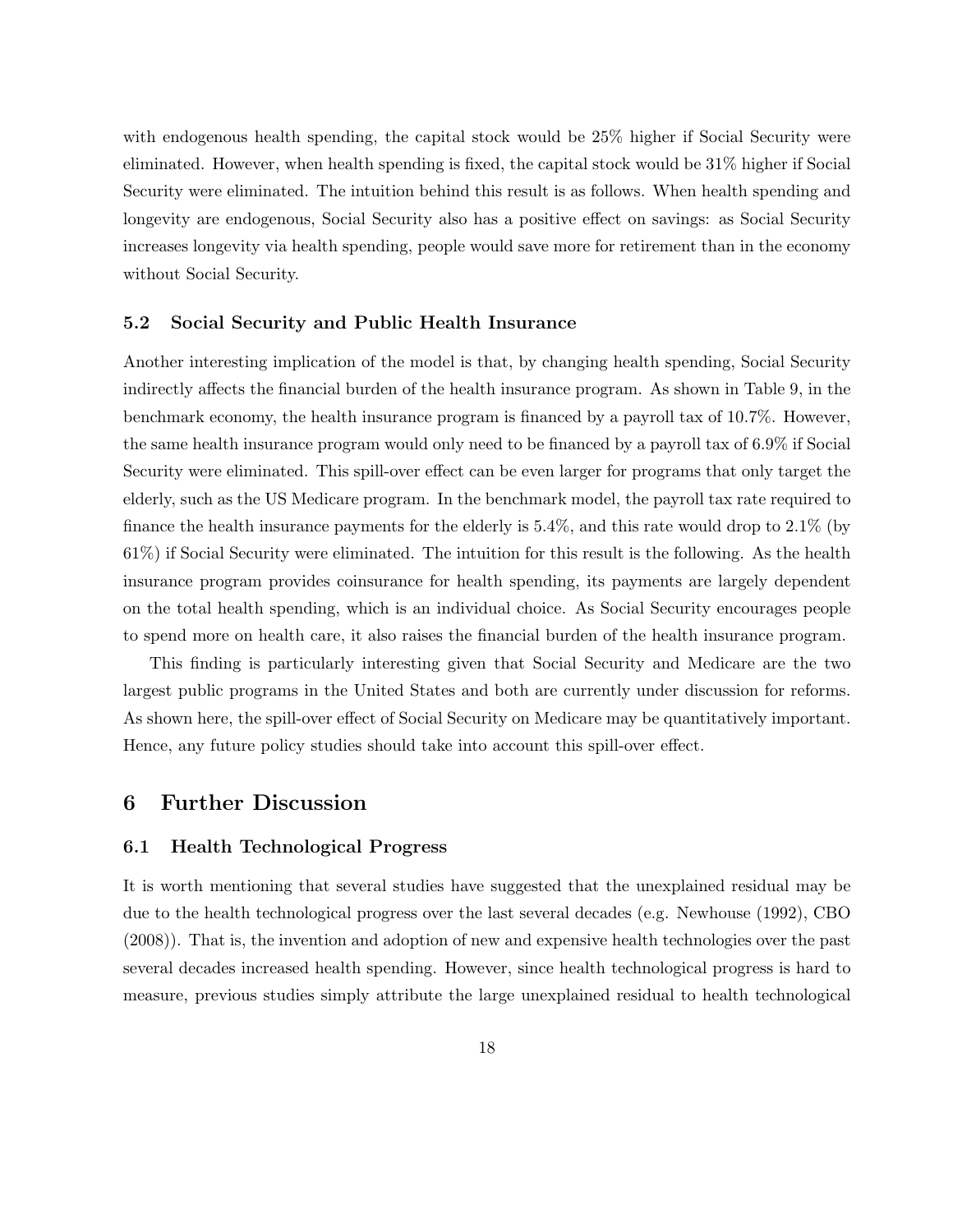progress. As a result, these studies usually suggest that health technological progress may be responsible for approximately a half of the rise in US health spending. However, the results of this paper suggest that the impact of health technological progress may be significantly smaller than what previous studies suggest, because a large portion of the residual is already attributed to the expansion of Social Security.

In the following section, I will present some empirical evidence on the rise in health spending by income to shed further light on the relative importance of health technological progress compared to the expansion of Social Security.

#### 6.2 Health Spending by Income

The theory proposed in this paper also has interesting implications about the rise in health spending by income. An implicit assumption of this theory is that people were financially constrained in their old age when there was no Social Security. Social Security affects health spending by loosening people's old-age budget constraint. Therefore, a direct implication of this theory is that the impact of Social Security on health spending should be larger for the poor than the rich.<sup>19</sup> However, the health technological progress hypothesis has the opposite implication about the relationship between health spending growth and income. The fundamental assumption in the health technological progress hypothesis is that people were constrained by technology, but not by money. When there are new health technologies available, people will choose to use them. As a result, this hypothesis implies that the rise in health spending should be larger for the rich, since newly-invented technologies are usually very expensive and the rich are more likely to be able to afford them.

Follette and Sheiner (2005) document the relationship between health spending growth and household income in the data. They find that the health spending growth rate is negatively correlated to household income among the majority of elderly households. As shown in Table 10, health spending per household (in real terms) increased by a factor of 6.3 for elderly households in the first (poorest) income quintile from 1970 to 2002. It only increased by a factor of 4.9 for the second income quintile, and by a factor of 4.1 and 3.6 respectively for the third and fourth income quintile. However, the negative relationship between health spending growth and household income is reversed at the top of the income distribution: households in the fifth income quintile experienced a bigger increase in health spending than those in the fourth quintile.

<sup>&</sup>lt;sup>19</sup>This implication is amplified by the redistributive feature of Social Security.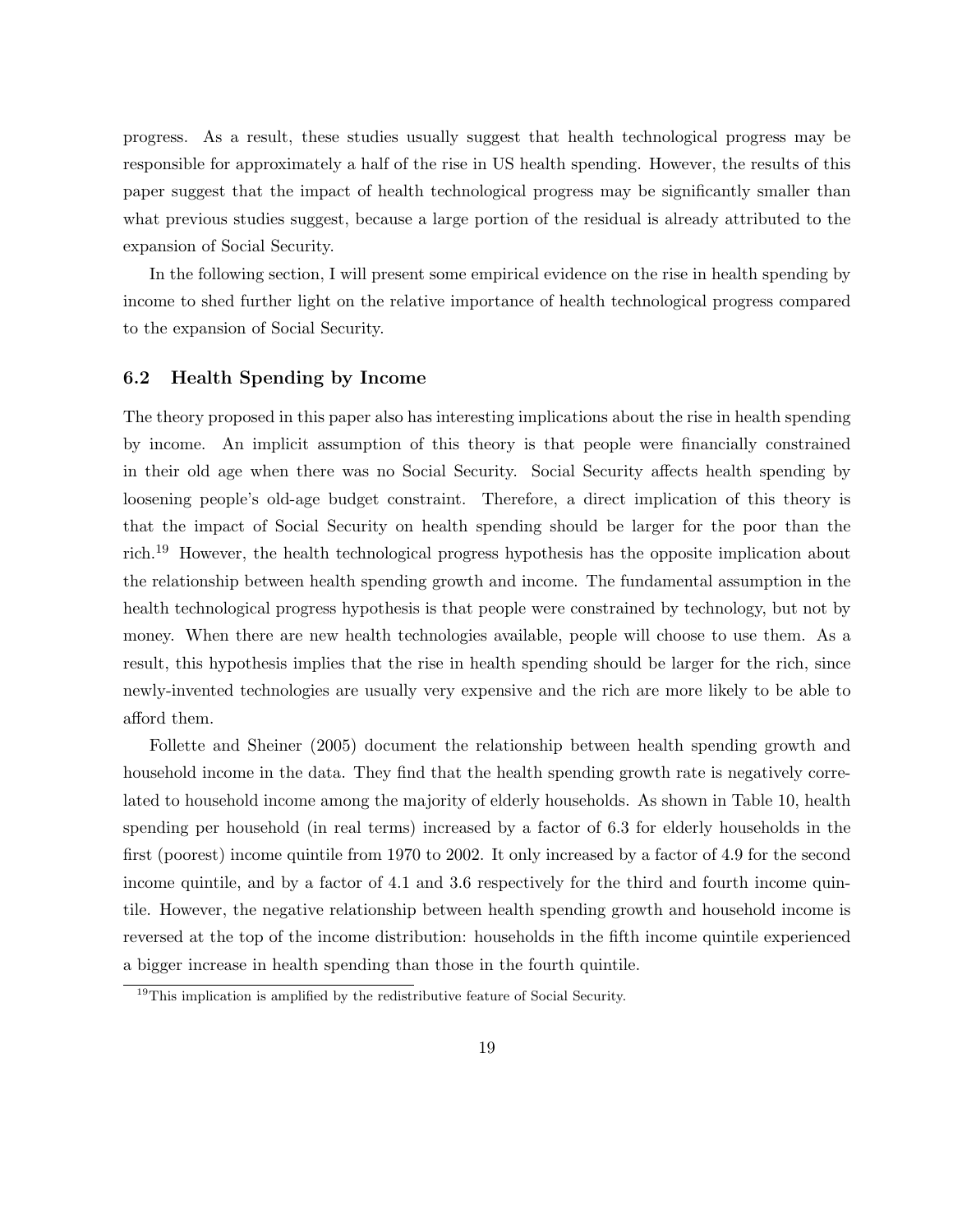The non-monotone relationship between household income and health spending growth provides us information about the relative importance of the technological progress hypothesis and the Social Security hypothesis. As health spending growth is negatively related with household income among most of elderly households (from the 1st to the 4th income quintile), the expansion of Social Security should be the key reason for the rise in health spending among these households. For the very rich households (the top income quintile), the health technological advance may be the driving force of the rise in their health spending.

#### 6.3 Sensitivity Analysis

In the benchmark calibration, the values of  $\theta$  and  $\gamma^b$  are chosen arbitrarily because of the lack of the data. In this section, I investigate whether the main results of this paper are sensitive to these parameter values.

Note that  $\theta$  is the curvature parameter in the health production function, which is a key parameter in the model. It affects the effectiveness of health spending in producing new health capital, and also controls how fast the marginal effect of health spending diminishes as health spending increases. As can be seen in Table 11, the main qualitative results remain as the value of  $\theta$  changes. However, the effects of Social Security on health spending become quantitatively more important as the value of  $\theta$  increases. When the value of  $\theta$  is set to 0.25, the change in Social Security in the model can reduce the aggregate health spending as a share of GDP from 12.4% to 8.0% which accounts for 51% of the rise in US health spending from 1950 to 2000. When the value of  $\theta$  is set to 0.1, the expansion of Social Security in the model accounts for 38% of the rise in US health spending from 1950 to 2000.

The other parameter,  $\gamma^b$ , represents the magnitude of a bad health shock. In the benchmark calibration, its value is set to -10.2, that is equivalent to 10% of the initial health capital. As robustness check, I explore two other values of  $\gamma^b$ : 0 and -20.4. As shown in Table 11, the main results of the paper remain qualitatively true. But quantitatively, the effects of Social Security on health spending become larger as the magnitude of the health shock increases. When  $\gamma^b$  is equal to 0, i.e. the health shock is completely assumed away, the expansion of Social Security in the model accounts for 36% of the rise in US health spending from 1950 to 2000. When the value of  $\gamma^b$  is set to -20.4 (that means the magnitude of the health shock is doubled), the expansion of Social Security accounts for 54% of the rise in US health spending. The reason why the effect of Social Security on health spending is positively correlated with the magnitude of the health shock may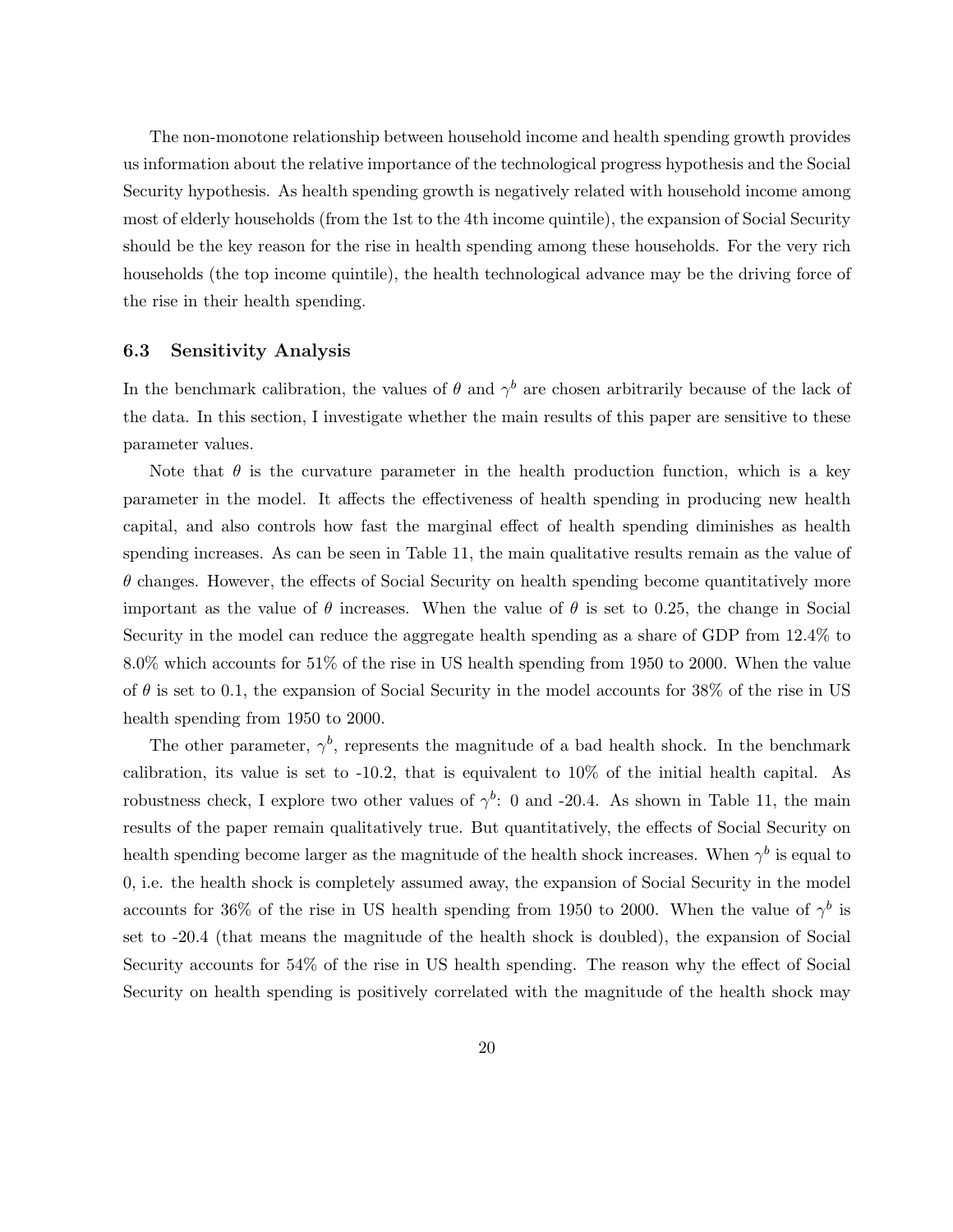be because Social Security provides partial insurance against the health shock.

## 7 Conclusion

In this paper, I show that Social Security significantly increases the aggregate health spending of the economy via two channels. First, Social Security transfers resources from the young to the elderly (age 65+) whose marginal propensity to spend on health care is much higher than the young, thus raising the aggregate health spending of the economy. Second, Social Security raises people's expected future utility by providing annuities in the later stage of life and insuring for uncertain longevity. As a result, it increases the marginal benefit from investing in health to live longer.

Using numerical simulation techniques, I show that the impact of Social Security on aggregate health spending is quantitatively important. The quantitative results suggest that the expansion of US Social Security can account for a significant portion of the rise in US health spending as a share of GDP from 1950 to 2000. Furthermore, I show that the expansion of Social Security plays a key role in matching an important related empirical observation over the same period: the simultaneous change in life-cycle profile of average health spending (per person).

Finally, I show that the effects of Social Security on aggregate health spending has two interesting implications for the macroeconomic effects of Social Security. First, once the effects of Social Security on health spending is taken into account, the negative effect of Social Security on capital accumulation is smaller than what previous studies have found. Second, Social Security may have a significant spill-over effect on public health insurance programs (such as US Medicare): Social Security may increase the financial burden of these programs because it encourages people to spend more on health care and thus increases the health insurance payments from these programs. Given that Social Security and Medicare are the two largest public programs in the US and both are currently under the discussions for reforms, I argue that this spill-over effect from Social Security on Medicare is particularly interesting and should be taken into account in future policy studies.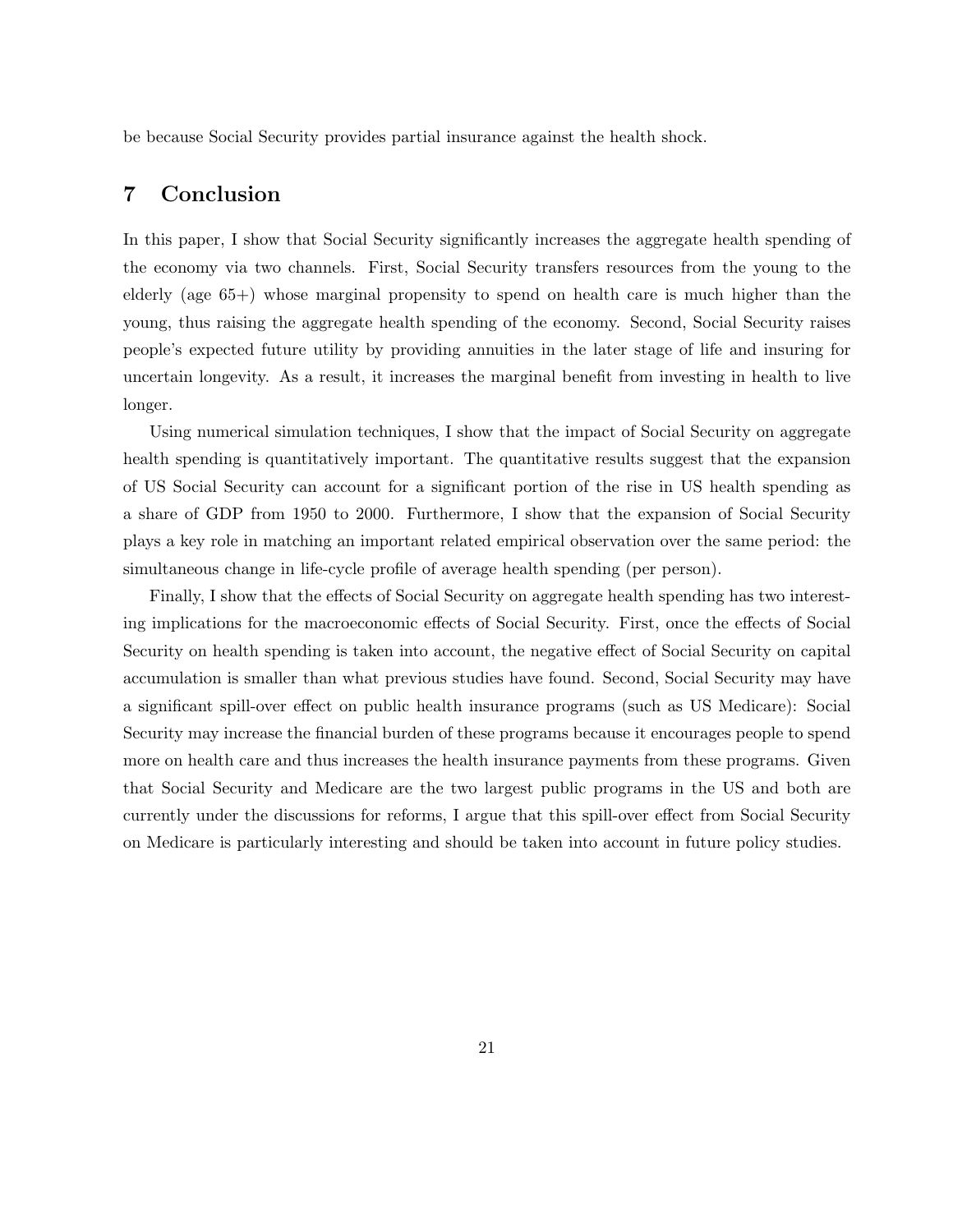## References

Atkinson, A. B. (1989): "Poverty and Social Security," London: Harvester Wheatsheaf.

- ATTANASIO, O., AND A. BRUGIAVINI (2003): "Social Security and Households' Saving," Quarterly Journal of Economics, pp. 1075–1119.
- AUERBACH, A. J., AND L. J. KOTLIKOFF (1987): "Dynamic Fiscal Policy," Cambridge: Cambridge University Press.
- CBO (2008): "Technological Change and the Growth of Health Spending," http://www.cbo.gov/ftpdocs/89xx/doc8947/01-31-TechHealth.pdf.
- Chay, K. Y., and M. Greenstone (2003): "The Impact of Air Pollution on Infant Mortality: Evidence from Geopraphic Variation in Pollution Shocks Induced by a Recession," Quarterly Journal of Economics, pp. 1121–1167.
- Conesa, J. C., and D. Krueger (1999): "Social Security Reform with Heterogeneous Agents," Review of Economic Dynamic, 2(4).
- Cutler, D. M., A. S. Deaton, and A. Lleras-Muney (2006): "The Determinants of Mortality," Journal of Economic Perspectives, pp. 97–120.
- DAVIES, J., AND P. KUHN (1992): "Social Security, Longevity, and Moral Hazard," *Journal of* Public Economics, 49.
- DIAMOND, P., AND J. HAUSMAN (1984): "Individual Retirement and Savings Decisions," Journal of Public Economics, pp. 81–114.
- ENGELHARDT, G. V., AND J. GRUBER (2004): "Social Security and the Evolution of Elderly Poverty," NBER working paper, No.10466.
- FELDSTEIN, M. (1971): "Hospital Cost Inflation: A Study of Nonprofit Price Dynamics," American Economic Review.

Finkelstein, A. (2007): "The Aggregate Effects of Health Insurance: Evidence from the Introduction of Medicare," Quarterly Journal of Economics, 122(1).

<sup>- (1977): &</sup>quot;Quality Change and the Demand for Hospital Care," *Econometrica*.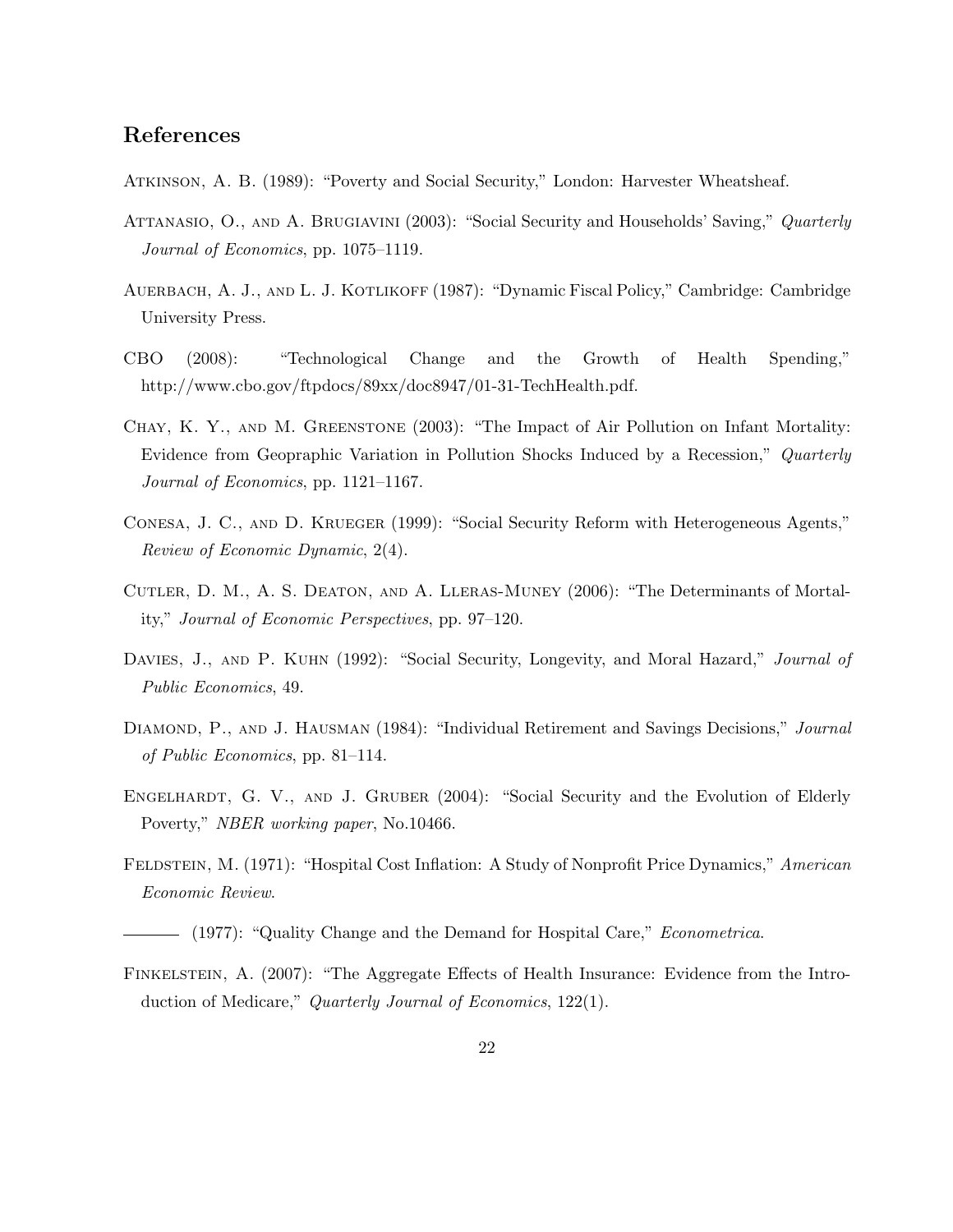- FOLLETTE, G., AND L. SHEINER (2005): "The Sustainability of Health Spending Growth," Federal Reserve Board Staff Working Paper, 2005-60.
- Fuster, L., A. Imrohoroglu, and S. Imrohoroglu (2003): "A Welfare Analysis of Social Security in a Dynastic Framework," International Economic Review, 44(4).
- (2007): "Elimination of Social Security in a Dynastic Framework," Review of Economic Studies, 74(1).
- GERDTHAM, U., AND B. JONSSON (2000): "International Comparisons of Health Expenditure: theory, data and econometric analysis," in A.L. Culyer and J. Newhouse (eds). Handbook of Health Economics. Amsterdam: Elsevier.
- Grossman, M. (1972): "On the Concept of Health Capital and the Demand for Health," Journal of Political Economy, 80(2).
- (2005): "Education and Nonmarket Outcomes," in Handbook on the Economics of Education, Eric Hanushek and Finis Welch, eds. (Amsterdam: North-Holland, 2005).
- HALL, R., AND C. JONES (2007): "The Value of Life and the Rise in Health Spending," Quarterly Journal of Economics, 122(1).
- Halliday, T. J., H. He, and H. Zhang (2009): "Health Investment over the Life-Cycle," University of Hawai'i at Manoa, unpublished manuscript.
- HANSEN, G. D., AND S. IMROHOROGLU (2008): "Consumption over the Life Cycle: The Role of Annuities," Review of Economic Dynamics.
- Imrohoroglu, A., S. Imrohoroglu, and D. H. Joines (1995): "A Life Cycle Analysis of Social Security," *Economic Theory*, 6, 83–114.
- Jung, J., and C. Tran (2008): "The Macroeconomics of Health Savings Accounts," Indiana University Bloomington, unpublished manuscript.
- Manning, W. G., J. P. Newhouse, N. Duan, E. B. Keeler, and A. Leibowitz (1987): "Health Insurance and the Demand for Medical Care: Evidence from a Randomized Experiment," American Economic Review, 77:3.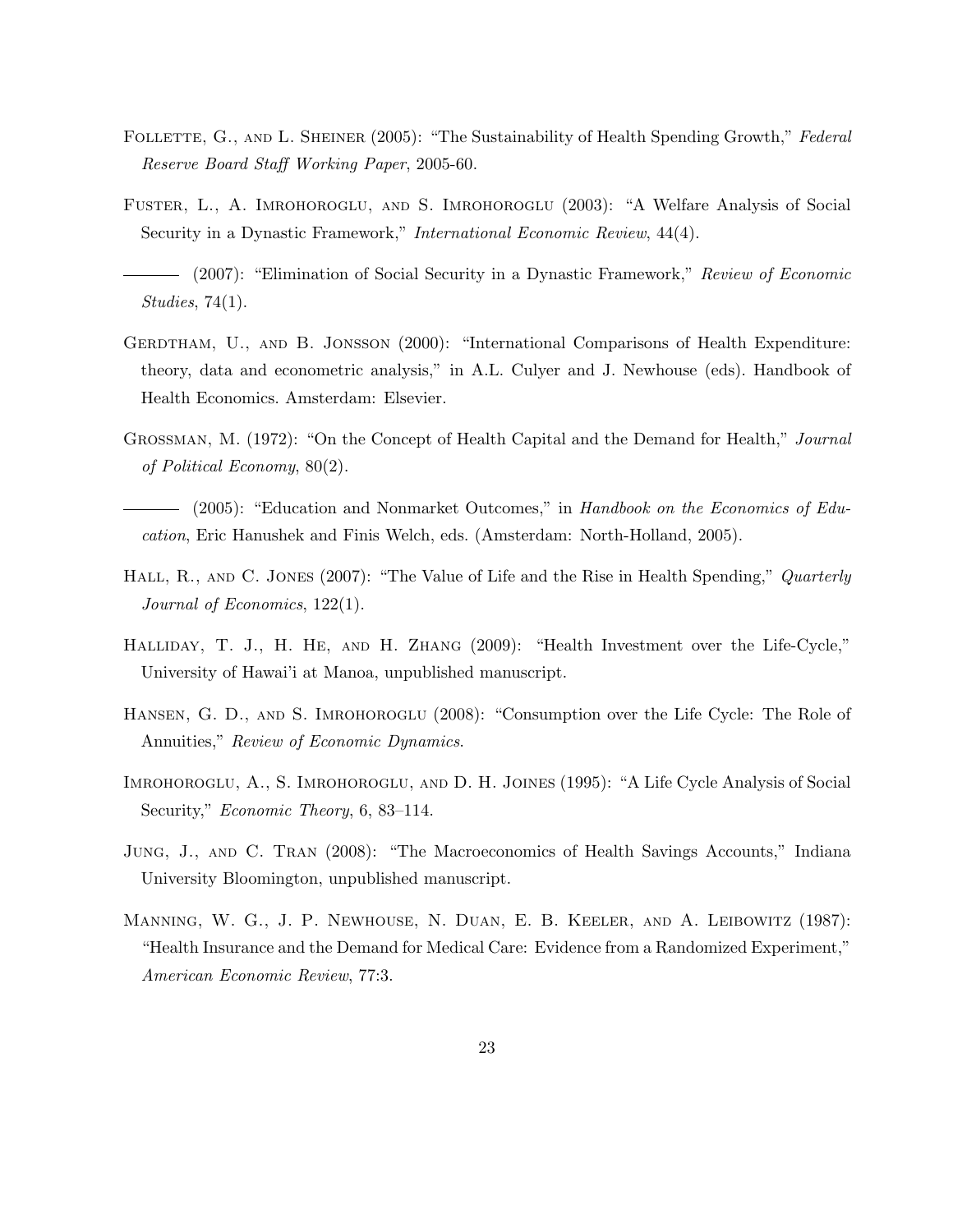- Meara, E., C. White, and D. M. Cutler (2004): "Trends In Medical Spending By Age, 1963-2000," Health Affairs.
- MOFFITT, R., AND P. GOTTSCHALK (2002): "Trends in the Transitory Variance of Earnings in the United States," Economic Journal.
- Newhouse, J. P. (1992): "Medical Care Costs: How Much Welfare Loss?," Journal of Economic  $Perspectives, 6(3), 3-21.$
- PHILIPSON, T., AND G. BECKER (1998): "Old-Age Longevity and Mortality-Contingent Claims," Journal of Political Economy, 106(3).
- Samwick, A. (1997): "The Impact of Social Security Reform on Saving," National Tax Association Proceedings, pp. 178–186.
- Suen, R. M. H. (2006): "Technological Advance and the Growth in Health Care Spending," unpublished manuscript, UC Riverside.
- Tauchen, G. (1986): "Finite State Markov Chain Approximations to Univariate and Vector Autoregressions," Economics Letters, 20, 177–181.
- Viscusi, K., and J. Aldy (2003): "The Value of a Statistical Life: A Critical Review of Market Estimates throughout the World," Journal of Risk and Uncertainty, pp. 5–76.
- WARSHAWSKY, M. (1988): "Private Annuity Markets in the United Stats: 1919-1984," Journal of Risk and Insurance, 55(3), 518–528.
- Worthington, N. (1975): "National Health Expenditures, 1929-74," Social Security Bulletin, 38:2.
- Yogo, M. (2007): "Portfolio Choice in Retirement: Health Risk and the Demand for Annuities, Housing, and Risky Assets," University of Pennsylvania, unpublished manuscript.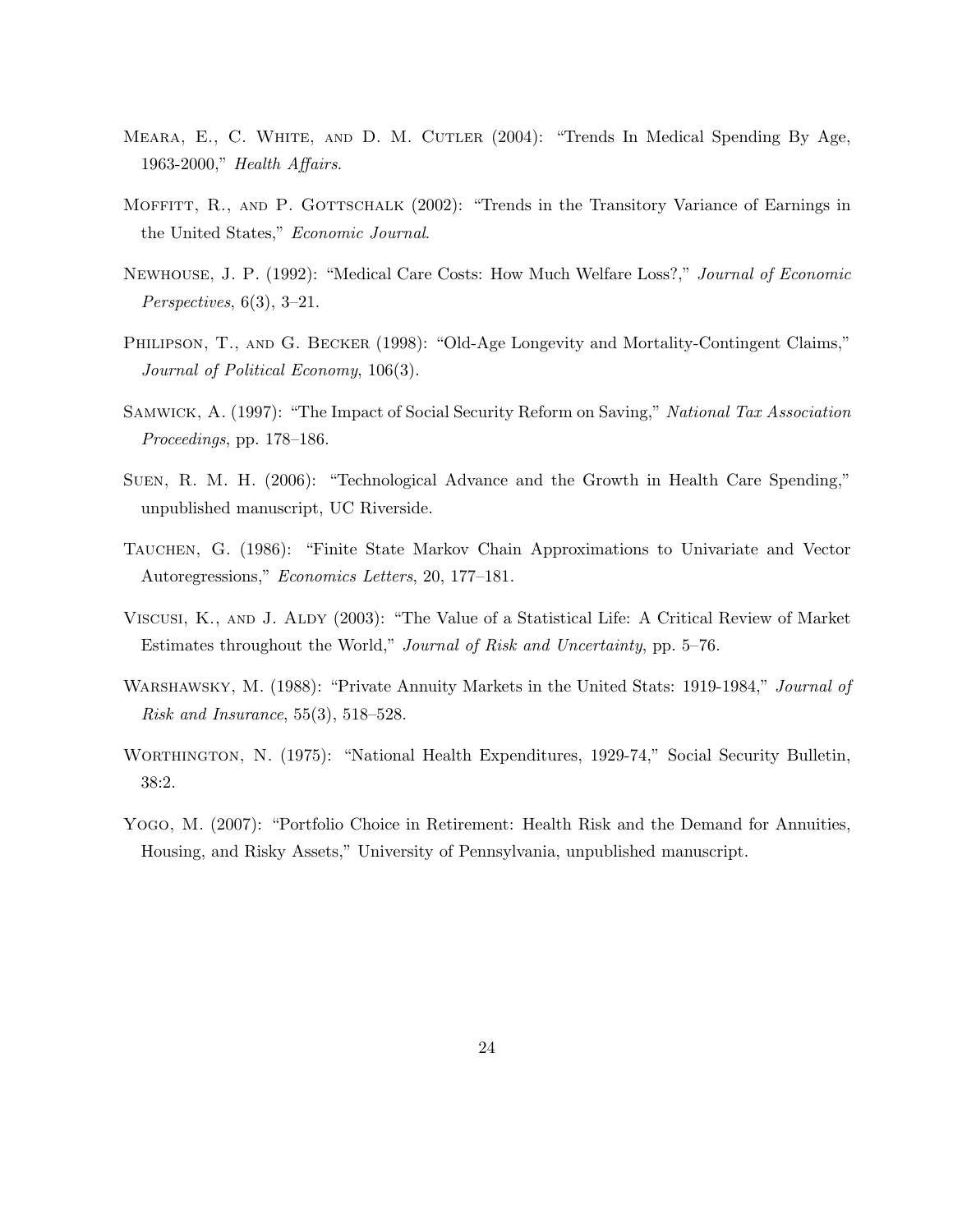| Income Quintile        | 1970  | 1977  | 1987  | 1996  | 2002  |
|------------------------|-------|-------|-------|-------|-------|
| Non-elderly Households |       |       |       |       |       |
| 1                      | 18%   | 30%   | 43%   | 40%   | 46\%  |
| 2                      | 9%    | 11%   | 15%   | 15%   | 18%   |
| 3                      | $7\%$ | 8%    | $9\%$ | 10%   | 11%   |
| 4                      | $7\%$ | $5\%$ | $7\%$ | $7\%$ | 8%    |
| 5                      | $3\%$ | $3\%$ | $4\%$ | $4\%$ | $5\%$ |
| Elderly Households     |       |       |       |       |       |
| 1                      | 35%   | 67%   | 92%   | 110%  | 132%  |
| $\overline{2}$         | 25%   | 39%   | 67%   | 50%   | 67%   |
| 3                      | 18%   | 27%   | 40%   | 34%   | 40%   |
| 4                      | 13%   | 15%   | 27%   | 24\%  | 25%   |
| 5                      | $4\%$ | $6\%$ | 11\%  | 11%   | 12%   |

Table 1: Household health Spending by Quintile (% of mean household income).

Note: 1st income quintile is the lowest quintile.

(Data source: Follette and Sheiner (2005).)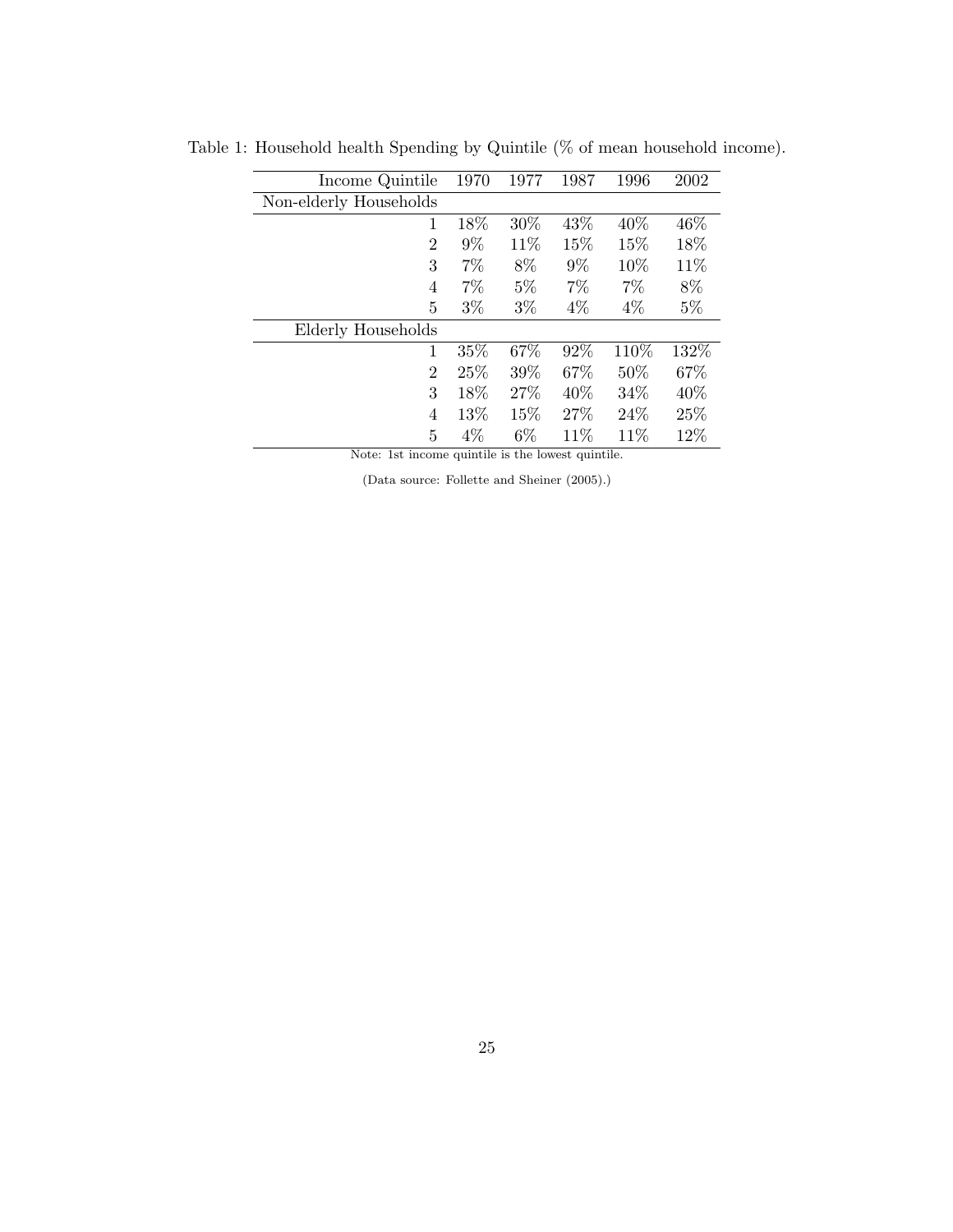| Age | SP-data | SP-model | Parameter                                                | Value |
|-----|---------|----------|----------------------------------------------------------|-------|
| 25  | 0.995   | 0.995    | $\boldsymbol{h}$                                         | 102   |
| 30  | 0.994   | 0.994    |                                                          | $5\%$ |
| 35  | 0.992   | 0.992    | $\delta_h^2 \delta_h^3 \delta_h^4 \delta_h^6 \delta_h^6$ | 8%    |
| 40  | 0.988   | 0.988    |                                                          | 10%   |
| 45  | 0.982   | 0.982    |                                                          | 11%   |
| 50  | 0.974   | 0.972    |                                                          | 12%   |
| 55  | 0.960   | 0.957    | $\delta_h^{\prime}$                                      | 13%   |
| 60  | 0.939   | 0.931    | $\delta_h^8\delta_h^9$                                   | 15%   |
| 65  | 0.908   | 0.904    |                                                          | 16%   |
| 70  | 0.861   | 0.859    | $\delta_h^{\dot{1}\dot{0}}$                              | 18%   |
| 75  | 0.794   | 0.801    |                                                          | 45%   |
| 80  | 0.685   | 0.682    |                                                          | 58%   |
| 85  | 0.539   | 0.529    | $\zeta_{13}'$                                            | 70%   |
| 90  | 0.3855  | 0.396    | $\frac{14}{h}$                                           | 75%   |
| 95  | 0.246   | 0.229    | h                                                        | 80%   |

Table 2: Survival probabilities (in 1950) and health depreciation rates

Data source: National Vital Statistics Reports(2007). SP: survival probability.

Table 3: Health technology parameters:  $\lambda$ s

|                                                                                                                                                     |  |  | Age 25-35 35-44 45-54 55-64 65-74 75+ |  |
|-----------------------------------------------------------------------------------------------------------------------------------------------------|--|--|---------------------------------------|--|
| Parameter $\lambda_1, \lambda_2 \lambda_3, \lambda_4 \lambda_5, \lambda_6 \lambda_7, \lambda_8 \lambda_9, \lambda_{10} \lambda_{11} - \lambda_{15}$ |  |  |                                       |  |
|                                                                                                                                                     |  |  | Value 1.15 1.0 1.0 1.05 1.6 4.0       |  |

Table 4: Labor efficiency by age,  $\epsilon$ s

|                                                                      |  | Age 25-29 30-34 35-39 40-44 45-49 50-54 55-59 60-64 |  |  |
|----------------------------------------------------------------------|--|-----------------------------------------------------|--|--|
| Labor efficiency $\epsilon_i$ 1.0 1.23 1.34 1.41 1.46 1.43 1.51 1.39 |  |                                                     |  |  |

(Source: calculated from CPS earnings data, with the labor efficiency of age 25-29 is normalized to one.)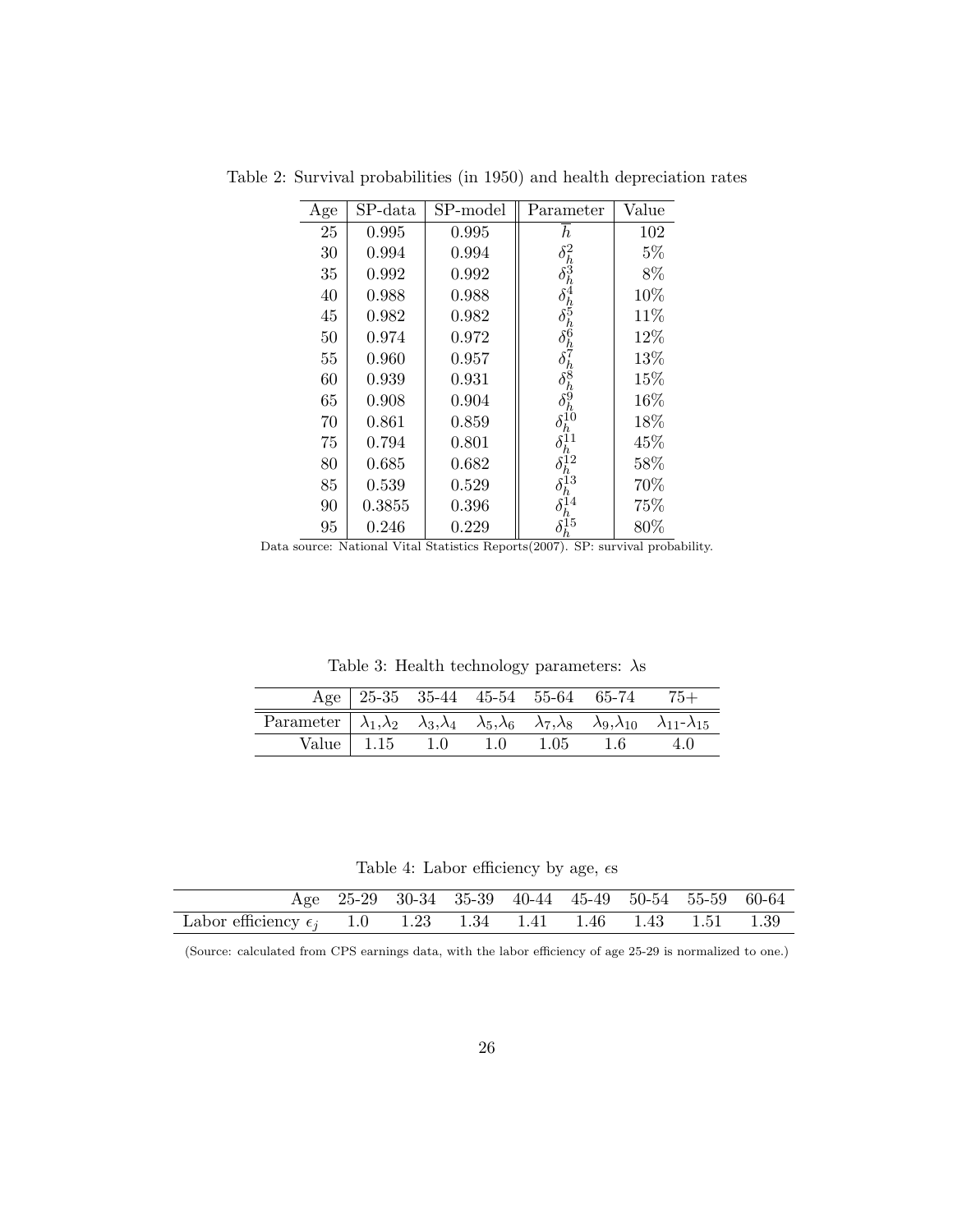|                                              | Marginal Replacement rates |
|----------------------------------------------|----------------------------|
| $y \in [0, 0.2\overline{y})$                 | $90\%$                     |
| $y \in [0.2\overline{y}, 1.25\overline{y})$  | $33\%$                     |
| $y \in [1.25\overline{y}, 2.46\overline{y})$ | 15%                        |
| $y \in [2.46\overline{y}, \infty)$           |                            |

Table 5: The Social Security Benefit Formula

Table 6: Benchmark Calibration

| Parameter                                                  | Description                       | Value                         |
|------------------------------------------------------------|-----------------------------------|-------------------------------|
| β                                                          | subjective discount factor        | $0.98^{5}$                    |
| $\alpha$                                                   | capital share                     | 0.3                           |
| Ò                                                          | capital depreciation rate         | $1-(1-0.07)^5$                |
| $\sigma$                                                   | CRRA utility parameter            | 1.01                          |
| $\theta$                                                   | health production curvature       | 0.15                          |
| $\{\gamma^g,\gamma^b\}$                                    | health shock                      | ${0, -10.2}$                  |
| Parameter                                                  | Description                       | Moments to match              |
| $\pi_c = 92.0$                                             | constant in the utility function  | VSL: \$7 million              |
| $\tau_{ss} = 10.6\%$                                       | Social Security replacement rate  | SSA data                      |
| $\kappa_m=75\%$                                            | health coinsurance rate           | CMS data                      |
| $\{\epsilon_j\}_{i=1}^{R-1}$                               | age-efficiency profile            | CPS earnings data             |
| $a=0.05\,$                                                 | parameter in surv. prob. function | HS in 2000: 12.5% of GDP      |
| $p_q = 0.8\%$                                              | population growth rate            | Census Bureau                 |
| $\sigma_{\gamma}^2 = 0.2$                                  | permanent earning shock parameter | Moffitt and Gottschalk (2002) |
| $\{\delta_h^j\}_{i=2}^{15}$ and $\overline{h}$             | health depreciation rates         | conditional surv. prob. data  |
|                                                            | and initial health capital        |                               |
|                                                            | health production parameters      | life-cycle HS profile data    |
| $\{\lambda_j\}_{j=1}^{T-1}$<br>$\{\Lambda_j\}_{j=1}^{T-1}$ | health shock probabilities        | health status data in PSID    |

Table 7: Benchmark Model Statistics

| Name                                             | Model    | Data                          |
|--------------------------------------------------|----------|-------------------------------|
| Interest rate (annual)                           | $3.7\%$  | $\cdot$ .                     |
| Aggregate health spending ( $\%$ of GDP) in 2000 | 12.4%    | 12.5%                         |
| Life expectancy                                  | 75.2     | 76.9                          |
| GDP per capita (in $\})$                         | 35902    | 35081                         |
| Value of a Statistical Life                      |          | $$7.2$ million $$7.0$ million |
| Health insurance payroll tax rate, $\tau_m$      | $10.7\%$ | $\cdot$ .                     |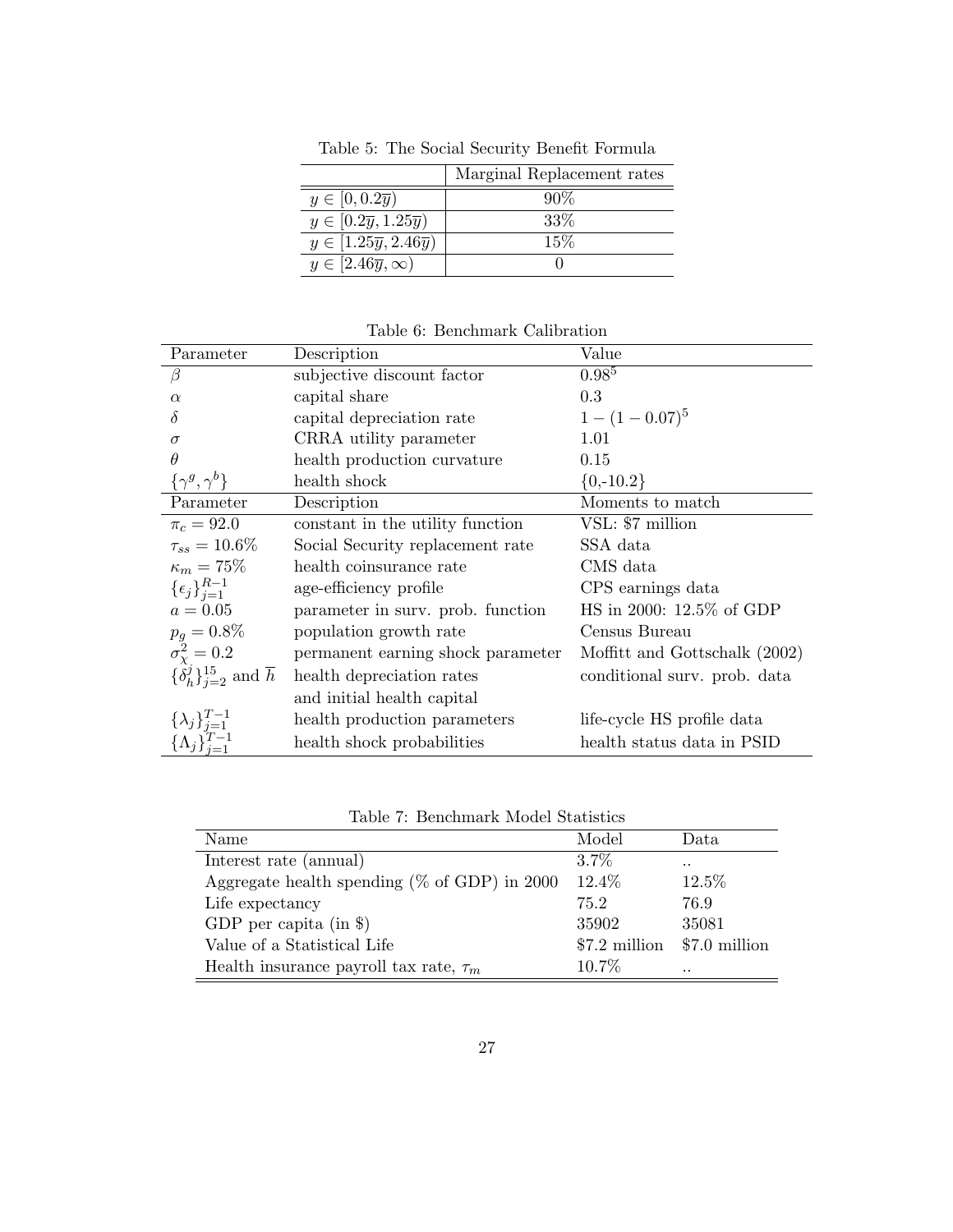|                                     | Model2000  | Model1950 | Data2000  | Data1950  |
|-------------------------------------|------------|-----------|-----------|-----------|
| Aggregate Health Spending           | 12.4       | 8.7       | 12.5      | 3.9       |
| $(\% \text{ of GDP})$               |            |           |           |           |
|                                     |            |           |           |           |
| Life Expectancy                     | 75.22      | 73.4      | 76.8      | 68.2      |
| Interest Rate                       | 3.7%       | $2.9\%$   | $\cdot$ . | $\cdot$ . |
| Value of a Statistical Life $(in \$ | $7.2$ mil. | 7.7 mil.  | $\cdot$ . | $\cdot$ . |

Table 8: Results from the Main Thought Experiment

Table 9: Macroeconomic Effects of Social Security

|                             | Benchmark Economy | Social Security Eliminated | $(\text{in } \%)$<br>Δ |
|-----------------------------|-------------------|----------------------------|------------------------|
| The Capital Stock (in $\})$ | 25802             | 32310                      | 25%                    |
| (endogenous health)         |                   |                            |                        |
| The Capital Stock (in $\})$ | 25802             | 33836                      | 31\%                   |
| (health spending fixed)     |                   |                            |                        |
| Health Insurance Tax Rate   | 10.7%             | $6.9\%$                    | $-36\%$                |
| (for the whole population)  |                   |                            |                        |
| Health Insurance Tax Rate   | $5.4\%$           | $2.1\%$                    | $-61\%$                |
| (for the elderly)           |                   |                            |                        |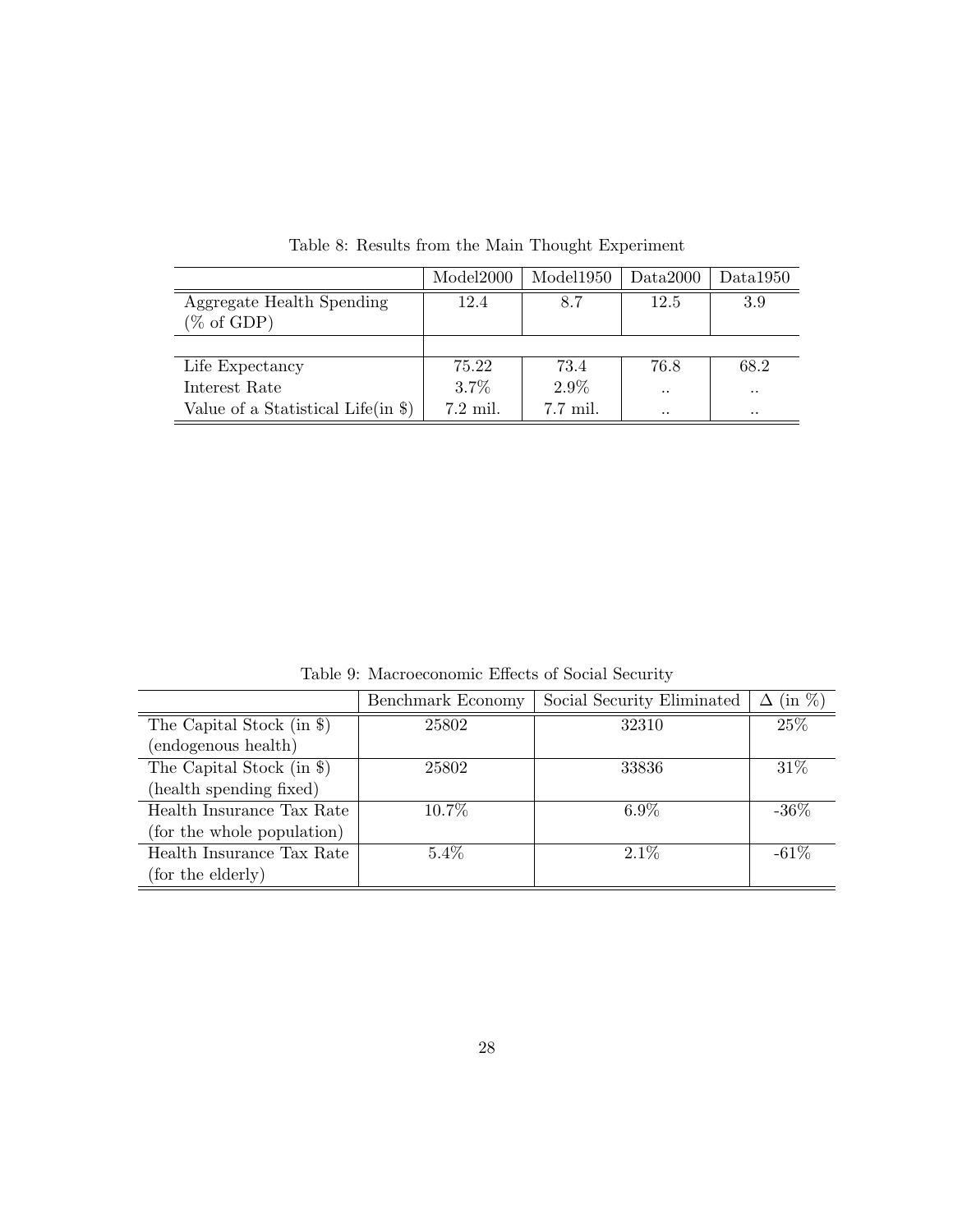Table 10: Health Spending (per capita) by Income Quintile (in 2004 \$).

| Income Quintile        | 1970 | 1977 | 1987 | 1996 | 2002 | $HS_{2002}$<br>$\overline{HS_{1970}}$ |
|------------------------|------|------|------|------|------|---------------------------------------|
| Non-elderly Households |      |      |      |      |      |                                       |
| 1                      | 716  | 1087 | 1944 | 1547 | 2088 | 2.92                                  |
| $\overline{2}$         | 751  | 990  | 1587 | 1541 | 2071 | 2.76                                  |
| 3                      | 876  | 1056 | 1554 | 1687 | 2126 | 2.43                                  |
| 4                      | 1191 | 1069 | 1827 | 1926 | 2341 | 1.97                                  |
| 5                      | 1001 | 1289 | 1958 | 2100 | 2640 | 2.64                                  |
| Elderly Households     |      |      |      |      |      |                                       |
| 1                      | 1190 | 2963 | 5058 | 5895 | 7525 | 6.32                                  |
| $\overline{2}$         | 1480 | 3001 | 6271 | 5005 | 7248 | 4.90                                  |
| 3                      | 1506 | 2839 | 5402 | 4693 | 6234 | 4.14                                  |
| 4                      | 1749 | 2388 | 5191 | 5022 | 6302 | 3.60                                  |
| 5                      | 1378 | 2609 | 4972 | 4614 | 6337 | 4.60                                  |

Note: 1st income quintile is the lowest quintile.

(Data source: Follette and Sheiner (2005).)

|                                            | Table II: Sensitivity Analysis |                             |  |  |  |  |  |
|--------------------------------------------|--------------------------------|-----------------------------|--|--|--|--|--|
|                                            | Model2000                      | Model1950                   |  |  |  |  |  |
|                                            | $\rm HS$ (as a % of GDP)       | $\text{HS}$ (as a % of GDP) |  |  |  |  |  |
| Benchmark                                  |                                |                             |  |  |  |  |  |
|                                            |                                |                             |  |  |  |  |  |
| $\theta = 0.1$                             | 12.4                           | 9.1                         |  |  |  |  |  |
| $\theta = 0.2$                             | 12.4                           | 8.2                         |  |  |  |  |  |
| $\theta = 0.25$                            | 12.4                           | 8.0                         |  |  |  |  |  |
|                                            |                                |                             |  |  |  |  |  |
|                                            | 12.4                           | 9.3                         |  |  |  |  |  |
| $\gamma^{b}=0$<br>$\gamma^{b}=-20.4$       | 12.4                           | 7.8                         |  |  |  |  |  |
| $\overline{M}$ $\overline{M}$<br>$1 \t 11$ |                                |                             |  |  |  |  |  |

Table 11: Sensitivity Analysis

Note: HS represents the aggregate health spending.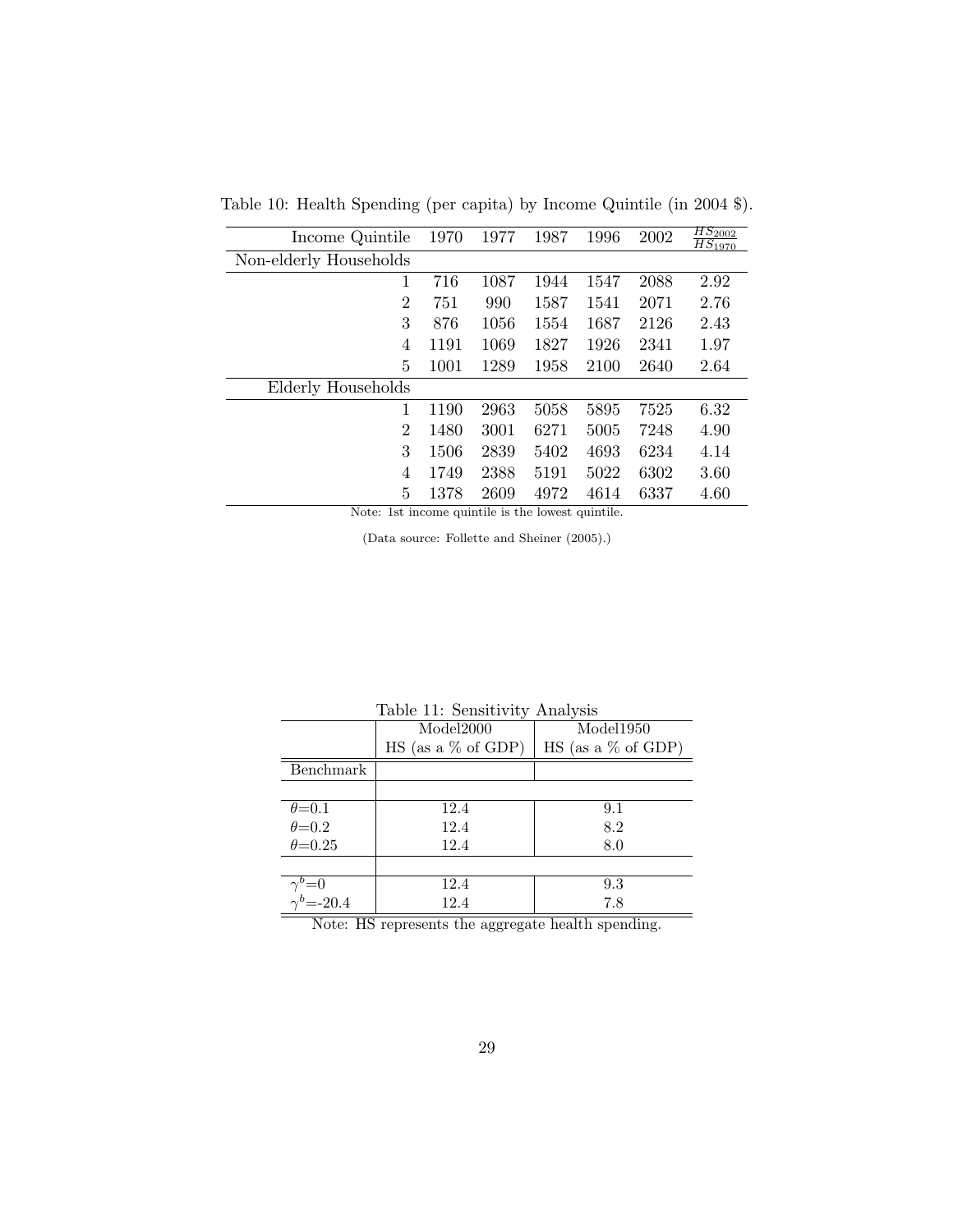

Figure 1: health Spending (as a share of GDP) in the United States: 1929-2005

Figure 2: US Social Security: total expenditures/receipts as a share of GDP

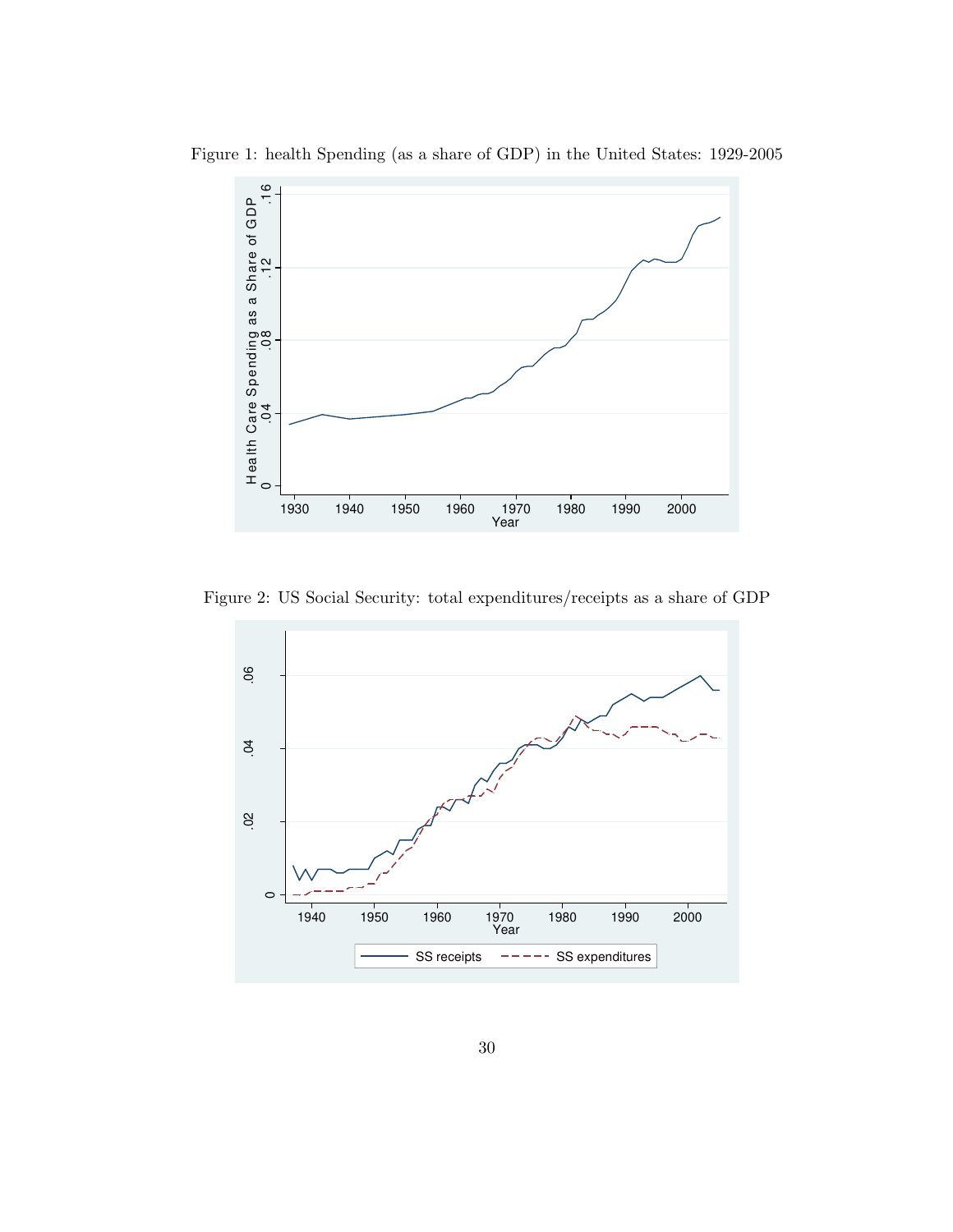

(Data source: Meara, White, and Cutler (2004).)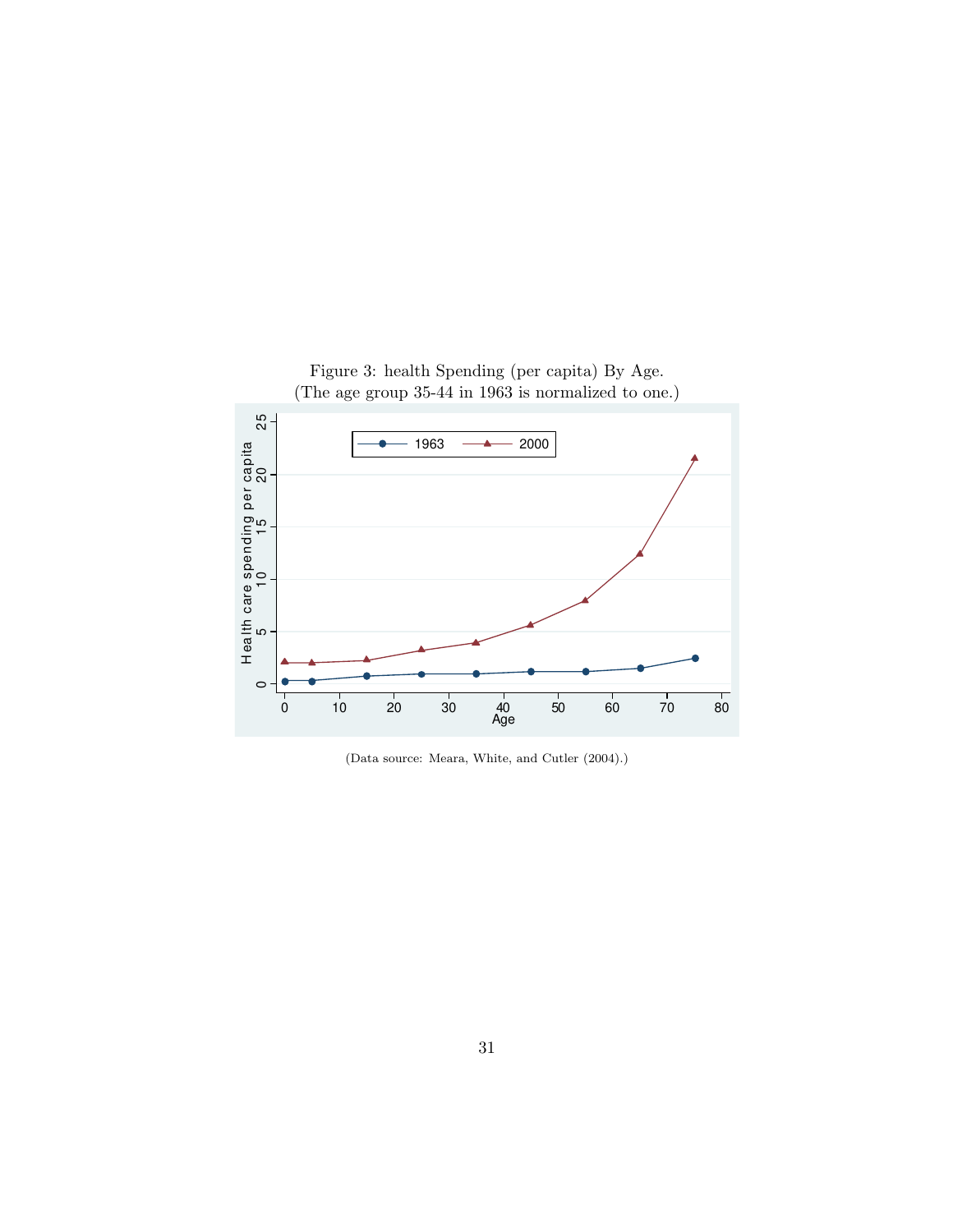

Figure 4: Life Cycle Features of the Benchmark Economy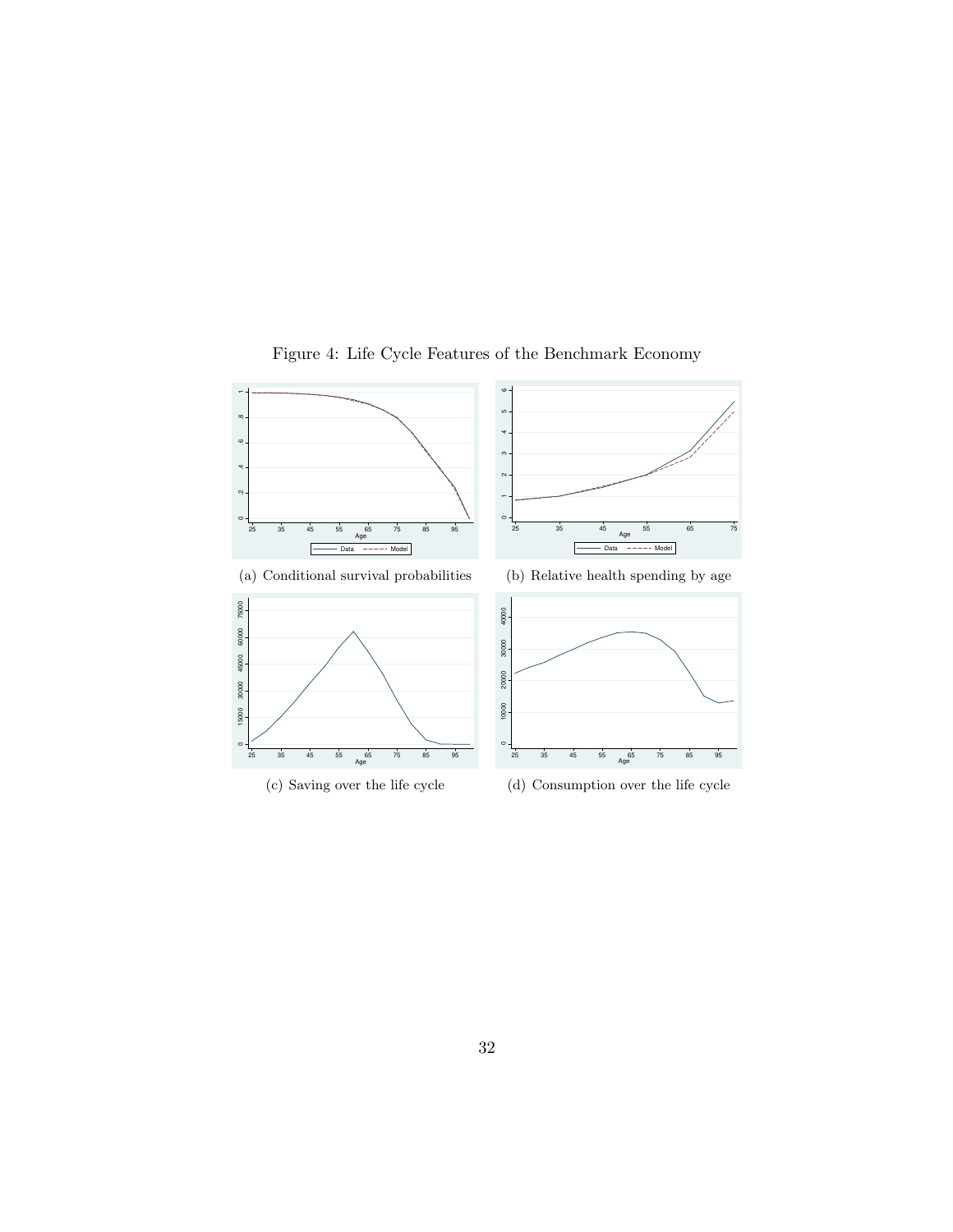

Figure 5: Life-cycle profile of health spending (per capita): Model vs Data (The age group 35-44 in 1950 is normalized to one.)

Data source: Meara, White, and Cutler (2004)